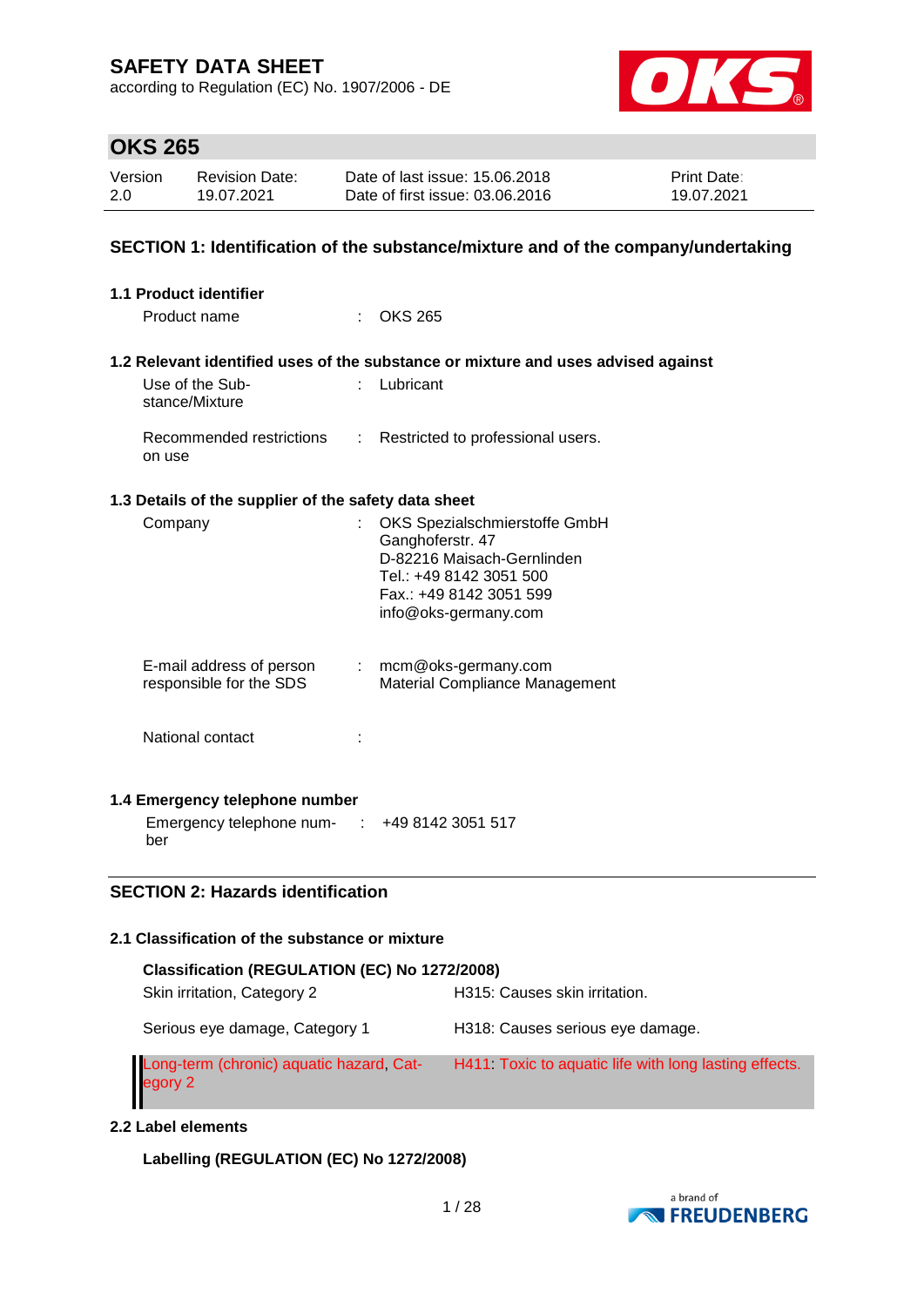**OKS 265**

according to Regulation (EC) No. 1907/2006 - DE



| Version<br>2.0           | <b>Revision Date:</b><br>19.07.2021 | Date of last issue: 15.06.2018<br>Date of first issue: 03.06.2016 |                                                                                                                                                                                                                  | Print Date:<br>19.07.2021 |
|--------------------------|-------------------------------------|-------------------------------------------------------------------|------------------------------------------------------------------------------------------------------------------------------------------------------------------------------------------------------------------|---------------------------|
|                          | Hazard pictograms                   |                                                                   |                                                                                                                                                                                                                  |                           |
|                          | Signal word                         | Danger                                                            |                                                                                                                                                                                                                  |                           |
| Hazard statements        |                                     | H315<br>H318<br>H411                                              | Causes skin irritation.<br>Causes serious eye damage.<br>Toxic to aquatic life with long lasting effects.                                                                                                        |                           |
| Precautionary statements |                                     | <b>Prevention:</b>                                                |                                                                                                                                                                                                                  |                           |
|                          |                                     | P <sub>264</sub><br>P273<br>P <sub>280</sub>                      | Wash skin thoroughly after handling.<br>Avoid release to the environment.<br>Wear protective gloves/ eye protection/ face<br>protection.                                                                         |                           |
|                          |                                     | <b>Response:</b>                                                  |                                                                                                                                                                                                                  |                           |
|                          |                                     |                                                                   | P305 + P351 + P338 + P310 IF IN EYES: Rinse cautiously<br>with water for several minutes. Remove<br>contact lenses, if present and easy to do.<br>Continue rinsing. Immediately call a<br>POISON CENTER/ doctor. |                           |
|                          |                                     | P332 + P313                                                       | If skin irritation occurs: Get medical advice/<br>attention.                                                                                                                                                     |                           |
|                          |                                     | P391                                                              | Collect spillage.                                                                                                                                                                                                |                           |

Hazardous components which must be listed on the label: calcium dihydroxide

#### **2.3 Other hazards**

This substance/mixture contains no components considered to be either persistent, bioaccumulative and toxic (PBT), or very persistent and very bioaccumulative (vPvB) at levels of 0.1% or higher.

### **SECTION 3: Composition/information on ingredients**

#### **3.2 Mixtures**

Chemical nature : lithium soap

solid lubricant Synthetic hydrocarbon oil

#### **Components**

| Chemical name       | CAS-No.<br>EC-No.<br>Index-No.<br>Registration number | <b>Classification</b> | Concentration<br>limits<br>M-Factor<br><b>Notes</b> | Concentration<br>(% w/w) |
|---------------------|-------------------------------------------------------|-----------------------|-----------------------------------------------------|--------------------------|
| calcium dihydroxide | 1305-62-0                                             | Skin Irrit.2; H315    |                                                     | $>= 10 - 20$             |

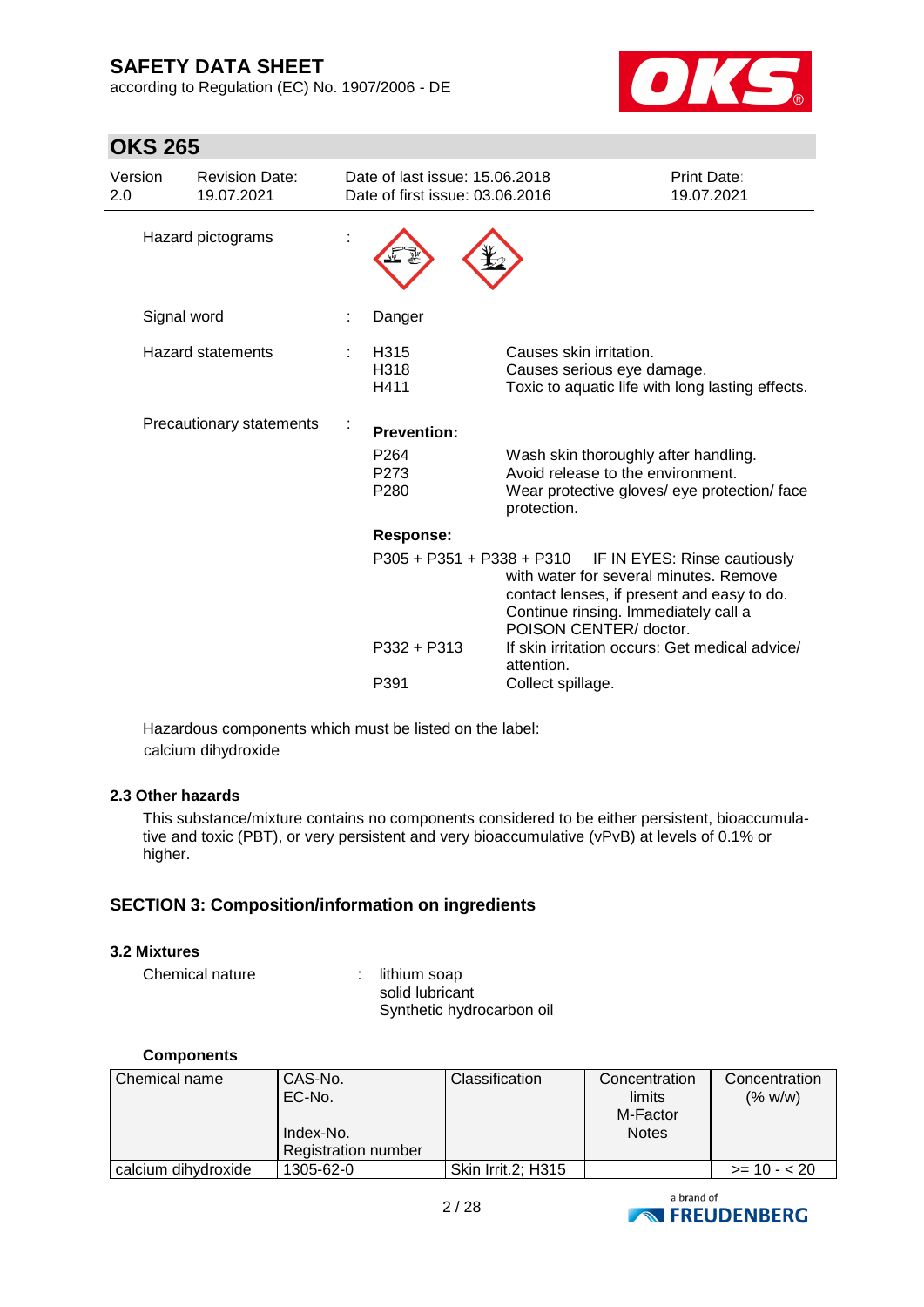according to Regulation (EC) No. 1907/2006 - DE



# **OKS 265**

| ,,,,,,,,,                                                                        |                                     |                                                                            |                                                                   |                                  |               |
|----------------------------------------------------------------------------------|-------------------------------------|----------------------------------------------------------------------------|-------------------------------------------------------------------|----------------------------------|---------------|
| Version<br>2.0                                                                   | <b>Revision Date:</b><br>19.07.2021 |                                                                            | Date of last issue: 15.06.2018<br>Date of first issue: 03.06.2016 | <b>Print Date:</b><br>19.07.2021 |               |
|                                                                                  |                                     | 215-137-3<br>01-2119475151-45-<br><b>XXXX</b>                              | Eye Dam.1; H318<br><b>STOT SE3; H335</b>                          |                                  |               |
| dizinc pyrophosphate                                                             |                                     | 7446-26-6<br>231-203-4<br>01-2120768152-56-<br><b>XXXX</b>                 | Aquatic Acute1;<br>H400<br>Aquatic Chronic1;<br>H410              | M-Factor: 1/1                    | $>= 2.5 - 10$ |
| zinc oxide                                                                       |                                     | 1314-13-2<br>215-222-5<br>030-013-00-7<br>01-2119463881-32-<br><b>XXXX</b> | Aquatic Acute1;<br>H400<br>Aquatic Chronic1;<br>H410              | M-Factor: 1/1                    | $>= 0,25 - 1$ |
|                                                                                  |                                     | Substances with a workplace exposure limit :                               |                                                                   |                                  |               |
| Ethylene, tetrafluoro-,<br>polymer                                               |                                     | 9002-84-0<br>618-337-2                                                     | Not classified                                                    |                                  | $>= 1 - 10$   |
| thiodiethylene bis[3-<br>(3,5-di-tert-butyl-4-<br>hydroxy-<br>phenyl)propionate] |                                     | 41484-35-9<br>255-392-8<br>01-2119960149-32-<br><b>XXXX</b>                | Not classified                                                    |                                  | $>= 1 - 10$   |

For explanation of abbreviations see section 16.

### **SECTION 4: First aid measures**

#### **4.1 Description of first aid measures**

| If inhaled              | Remove person to fresh air. If signs/symptoms continue, get<br>medical attention.<br>Keep patient warm and at rest.<br>If unconscious, place in recovery position and seek medical<br>advice.<br>Keep respiratory tract clear.<br>If breathing is irregular or stopped, administer artificial respira-<br>tion. |
|-------------------------|-----------------------------------------------------------------------------------------------------------------------------------------------------------------------------------------------------------------------------------------------------------------------------------------------------------------|
| In case of skin contact | : Take off all contaminated clothing immediately.<br>Wash off immediately with soap and plenty of water.<br>Get medical attention immediately if irritation develops and<br>persists.<br>Wash clothing before reuse.<br>Thoroughly clean shoes before reuse.                                                    |

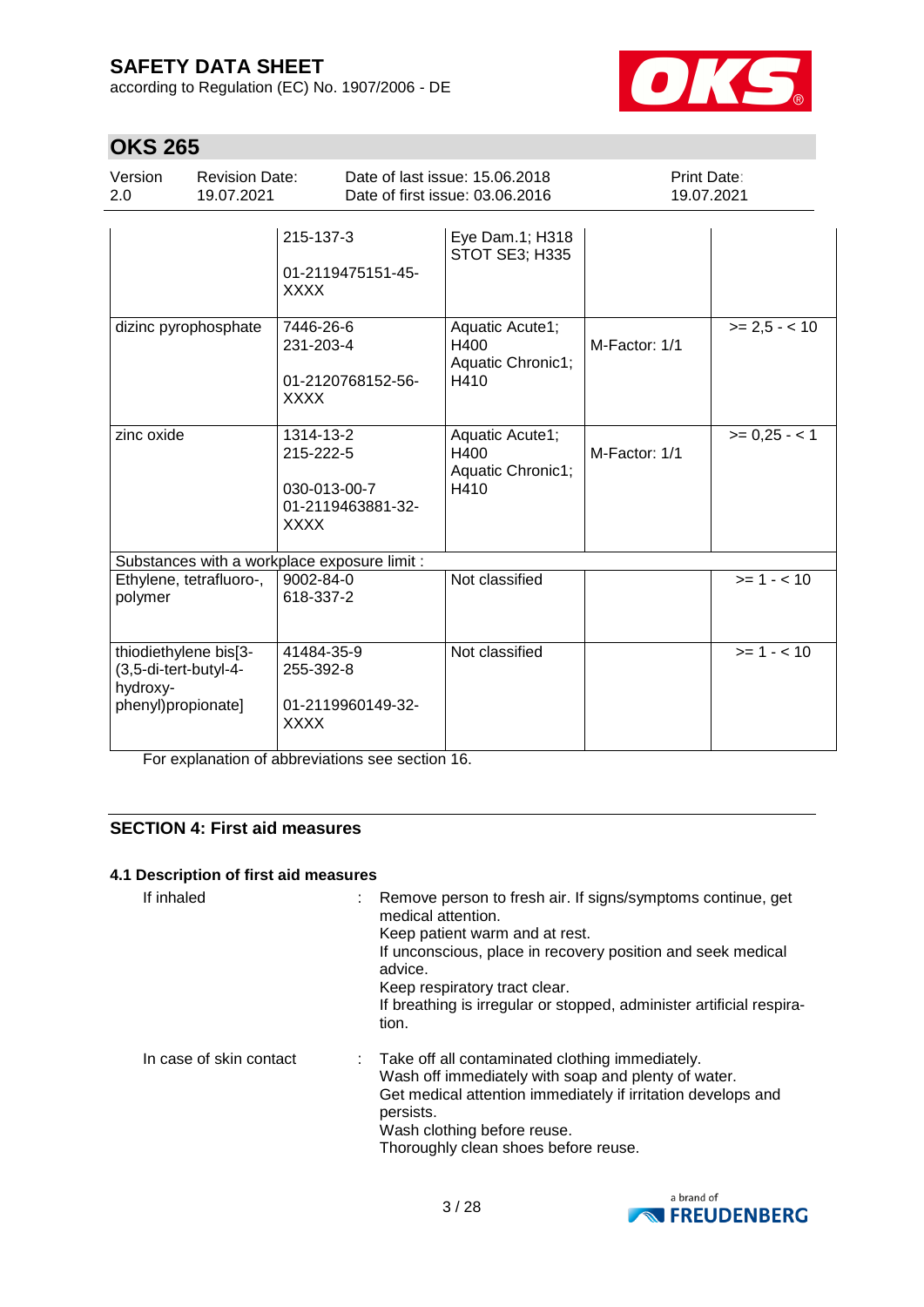according to Regulation (EC) No. 1907/2006 - DE



| Version<br>2.0 | <b>Revision Date:</b><br>19.07.2021                | Date of last issue: 15.06.2018<br>Date of first issue: 03.06.2016                                                                                                                                                                                    | <b>Print Date:</b><br>19.07.2021 |
|----------------|----------------------------------------------------|------------------------------------------------------------------------------------------------------------------------------------------------------------------------------------------------------------------------------------------------------|----------------------------------|
|                | In case of eye contact                             | Rinse immediately with plenty of water, also under the eyelids,<br>for at least 10 minutes.<br>Get medical attention immediately.                                                                                                                    |                                  |
| If swallowed   |                                                    | Move the victim to fresh air.<br>If unconscious, place in recovery position and seek medical<br>advice.<br>Keep respiratory tract clear.<br>Do not induce vomiting without medical advice.<br>Never give anything by mouth to an unconscious person. |                                  |
|                |                                                    | 4.2 Most important symptoms and effects, both acute and delayed                                                                                                                                                                                      |                                  |
| Symptoms       |                                                    | Skin contact may provoke the following symptoms:<br>Erythema<br>Allergic appearance                                                                                                                                                                  |                                  |
| <b>Risks</b>   |                                                    | Causes skin irritation.<br>May cause an allergic skin reaction.                                                                                                                                                                                      |                                  |
|                |                                                    | 4.3 Indication of any immediate medical attention and special treatment needed                                                                                                                                                                       |                                  |
| Treatment      |                                                    | The first aid procedure should be established in consultation<br>with the doctor responsible for industrial medicine.<br>Treat symptomatically.                                                                                                      |                                  |
|                | <b>SECTION 5: Firefighting measures</b>            |                                                                                                                                                                                                                                                      |                                  |
|                | 5.1 Extinguishing media                            |                                                                                                                                                                                                                                                      |                                  |
|                | Suitable extinguishing media                       | Use water spray, alcohol-resistant foam, dry chemical or car-<br>bon dioxide.                                                                                                                                                                        |                                  |
| media          | Unsuitable extinguishing                           | High volume water jet                                                                                                                                                                                                                                |                                  |
|                |                                                    | 5.2 Special hazards arising from the substance or mixture                                                                                                                                                                                            |                                  |
| ucts           | Hazardous combustion prod-                         | Carbon oxides<br>Sulphur oxides<br>Oxides of phosphorus<br>Halogenated compounds<br>Metal oxides                                                                                                                                                     |                                  |
|                | 5.3 Advice for firefighters                        |                                                                                                                                                                                                                                                      |                                  |
|                | Special protective equipment :<br>for firefighters | In the event of fire, wear self-contained breathing apparatus.<br>Use personal protective equipment. Exposure to decomposi-<br>tion products may be a hazard to health.                                                                              |                                  |
|                | Further information                                | Standard procedure for chemical fires.<br>Collect contaminated fire extinguishing water separately. This<br>must not be discharged into drains.                                                                                                      |                                  |

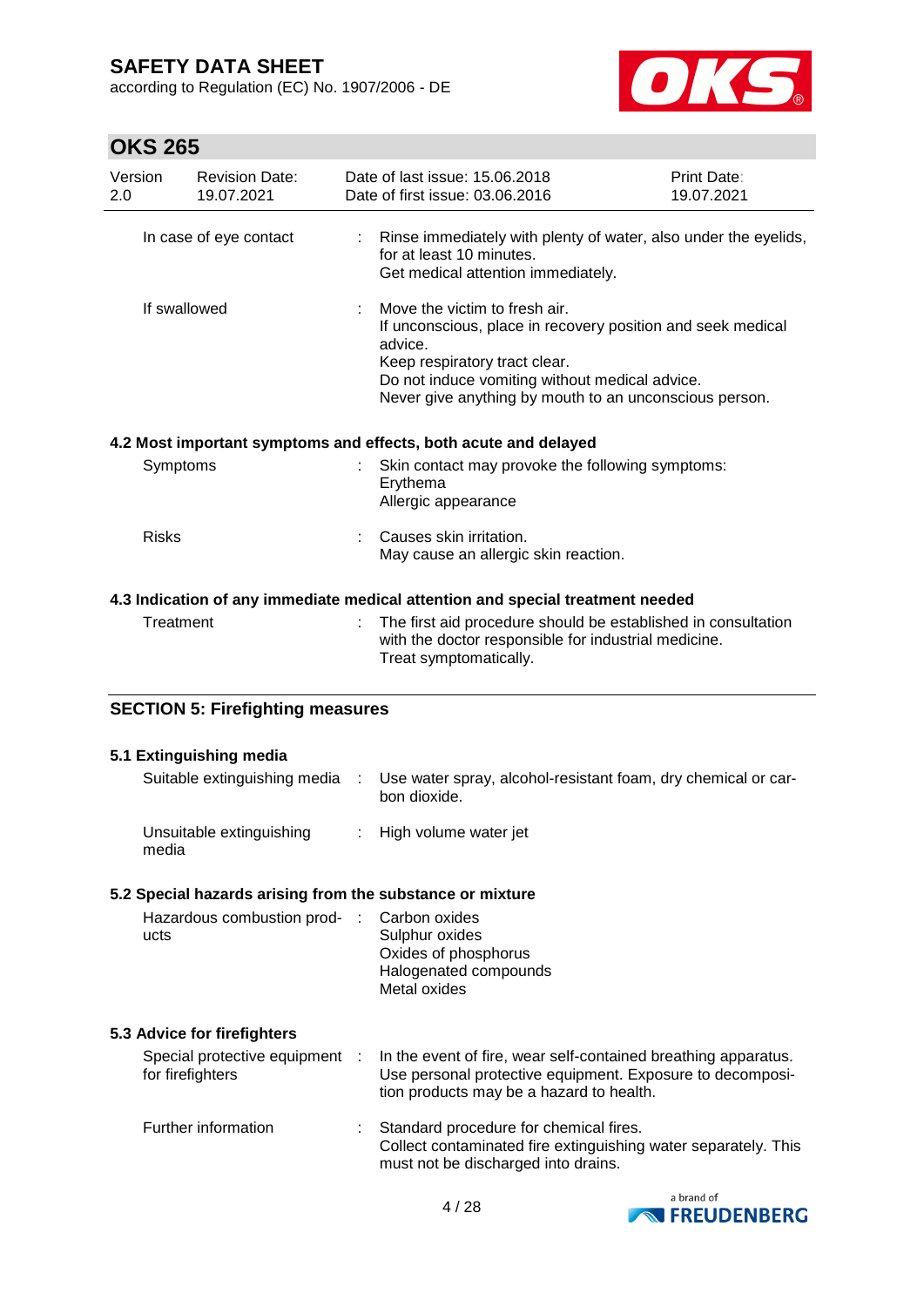according to Regulation (EC) No. 1907/2006 - DE



## **OKS 265**

| Version | <b>Revision Date:</b> | Date of last issue: 15,06,2018  | <b>Print Date:</b> |
|---------|-----------------------|---------------------------------|--------------------|
| 2.0     | 19.07.2021            | Date of first issue: 03.06.2016 | 19.07.2021         |

#### **SECTION 6: Accidental release measures**

#### **6.1 Personal precautions, protective equipment and emergency procedures**

| (dust).<br>Do not breathe vapours, aerosols.<br>Refer to protective measures listed in sections 7 and 8. | Personal precautions | Evacuate personnel to safe areas.<br>Use the indicated respiratory protection if the occupational<br>exposure limit is exceeded and/or in case of product release |
|----------------------------------------------------------------------------------------------------------|----------------------|-------------------------------------------------------------------------------------------------------------------------------------------------------------------|
|----------------------------------------------------------------------------------------------------------|----------------------|-------------------------------------------------------------------------------------------------------------------------------------------------------------------|

#### **6.2 Environmental precautions**

| Environmental precautions |  | : Do not allow contact with soil, surface or ground water.<br>If the product contaminates rivers and lakes or drains inform<br>respective authorities. |
|---------------------------|--|--------------------------------------------------------------------------------------------------------------------------------------------------------|
|---------------------------|--|--------------------------------------------------------------------------------------------------------------------------------------------------------|

#### **6.3 Methods and material for containment and cleaning up**

| Methods for cleaning up | Clean up promptly by sweeping or vacuum.          |
|-------------------------|---------------------------------------------------|
|                         | Keep in suitable, closed containers for disposal. |

#### **6.4 Reference to other sections**

For personal protection see section 8.

### **SECTION 7: Handling and storage**

#### **7.1 Precautions for safe handling**

| Advice on safe handling | : Avoid contact with skin and eyes.<br>For personal protection see section 8.<br>Persons with a history of skin sensitisation problems or asth-<br>ma, allergies, chronic or recurrent respiratory disease should<br>not be employed in any process in which this mixture is being<br>used.<br>Smoking, eating and drinking should be prohibited in the ap-<br>plication area.<br>Wash hands and face before breaks and immediately after<br>handling the product.<br>Do not get in eyes or mouth or on skin.<br>Do not get on skin or clothing.<br>Do not ingest.<br>Do not repack.<br>These safety instructions also apply to empty packaging which<br>may still contain product residues.<br>Keep container closed when not in use. |
|-------------------------|----------------------------------------------------------------------------------------------------------------------------------------------------------------------------------------------------------------------------------------------------------------------------------------------------------------------------------------------------------------------------------------------------------------------------------------------------------------------------------------------------------------------------------------------------------------------------------------------------------------------------------------------------------------------------------------------------------------------------------------|
| Hygiene measures        | : Wash face, hands and any exposed skin thoroughly after<br>handling.                                                                                                                                                                                                                                                                                                                                                                                                                                                                                                                                                                                                                                                                  |

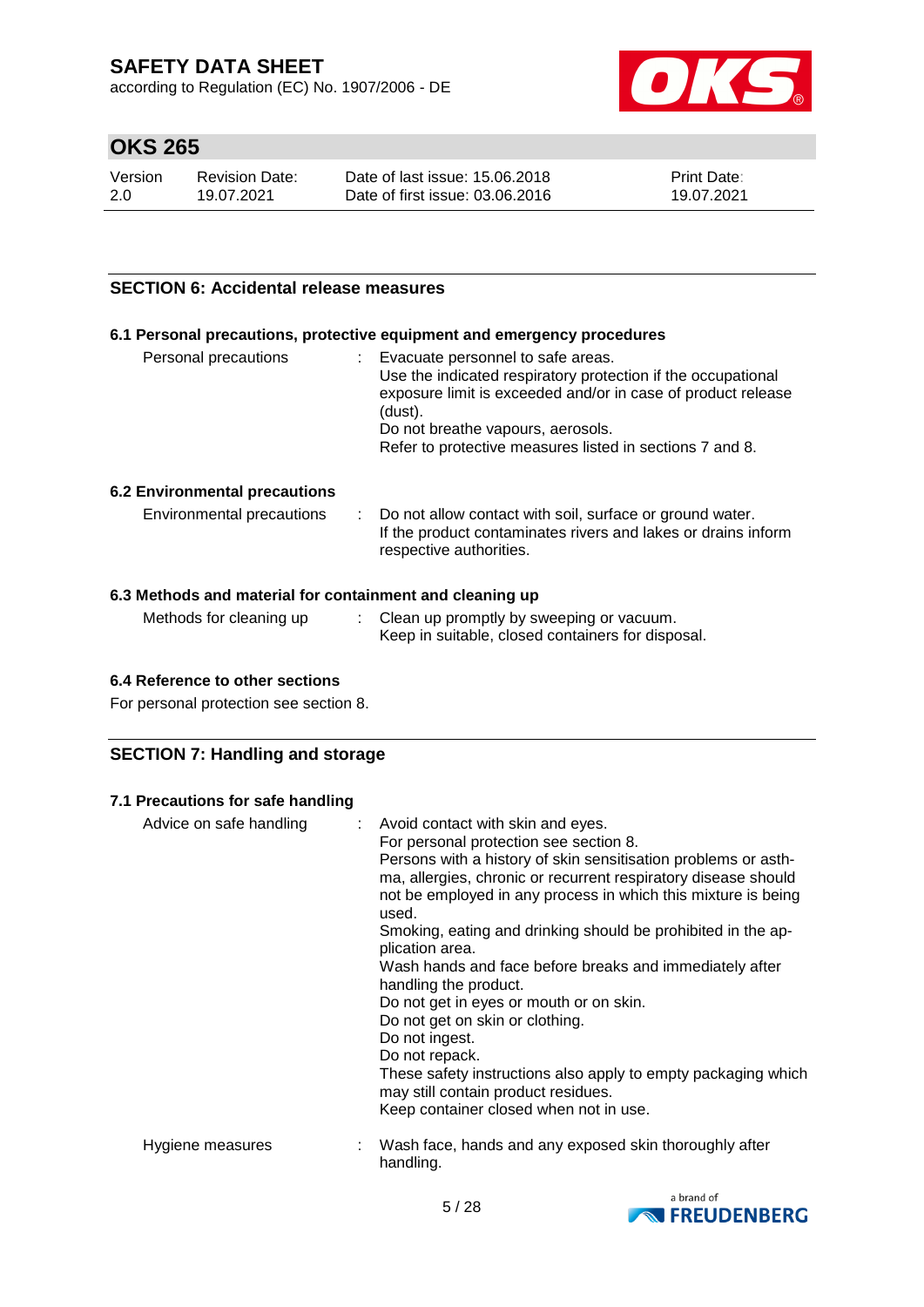according to Regulation (EC) No. 1907/2006 - DE



# **OKS 265**

| Version | Revision Date: | Date of last issue: 15,06,2018  | <b>Print Date:</b> |
|---------|----------------|---------------------------------|--------------------|
| 2.0     | 19.07.2021     | Date of first issue: 03.06.2016 | 19.07.2021         |

### **7.2 Conditions for safe storage, including any incompatibilities**

| Requirements for storage<br>areas and containers | Store in original container. Keep container closed when not in<br>use. Keep in a dry, cool and well-ventilated place. Containers<br>which are opened must be carefully resealed and kept upright<br>to prevent leakage. Store in accordance with the particular<br>national regulations. Keep in properly labelled containers. |
|--------------------------------------------------|--------------------------------------------------------------------------------------------------------------------------------------------------------------------------------------------------------------------------------------------------------------------------------------------------------------------------------|
| Storage class (TRGS 510)                         | : 11, Combustible Solids                                                                                                                                                                                                                                                                                                       |
| 7.3 Specific end use(s)<br>Specific use(s)       | Specific instructions for handling, not required.                                                                                                                                                                                                                                                                              |

### **SECTION 8: Exposure controls/personal protection**

#### **8.1 Control parameters**

### **Occupational Exposure Limits**

| Components                                        | CAS-No.    | Value type (Form<br>of exposure)       | Control parameters                                                           | <b>Basis</b>                            |
|---------------------------------------------------|------------|----------------------------------------|------------------------------------------------------------------------------|-----------------------------------------|
| calcium dihydrox-<br>ide                          | 1305-62-0  | AGW (Inhalable<br>fraction)            | 1 $mg/m3$                                                                    | DE TRGS<br>900<br>$(2014 - 12 - 08)$    |
| Peak-limit: excur-<br>sion factor (catego-<br>ry) | 2; (1)     |                                        |                                                                              |                                         |
| Further information                               |            | is no risk of harming the unborn child | When there is compliance with the OEL and biological tolerance values, there |                                         |
|                                                   |            | <b>TWA (Respirable</b><br>fraction)    | 1 $mg/m3$                                                                    | 2017/164/EU<br>$(2017 - 02 - 01)$       |
| Further information                               | Indicative |                                        |                                                                              |                                         |
|                                                   |            | STEL (Respira-<br>ble fraction)        | $4$ mg/m $3$                                                                 | 2017/164/EU<br>$(2017 - 02 - 01)$       |
| Further information                               | Indicative |                                        |                                                                              |                                         |
| Ethylene, tetrafluo-<br>ro-, polymer              | 9002-84-0  | AGW (Inhalable<br>fraction)            | 10 mg/m3                                                                     | DE TRGS<br>900<br>$(2020-03-30)$        |
| Peak-limit: excur-<br>sion factor (catego-<br>ry) | 2; (II)    |                                        |                                                                              |                                         |
|                                                   |            | <b>AGW</b> (Alveolate<br>fraction)     | 1,25 mg/m3                                                                   | <b>DE TRGS</b><br>900<br>$(2020-03-30)$ |
| Peak-limit: excur-<br>sion factor (catego-<br>ry) | 2; (II)    |                                        |                                                                              |                                         |
| thiodiethylene<br>bis[3-(3,5-di-tert-             | 41484-35-9 | AGW (Inhalable<br>fraction)            | $2$ mg/m $3$                                                                 | <b>DE TRGS</b><br>900                   |

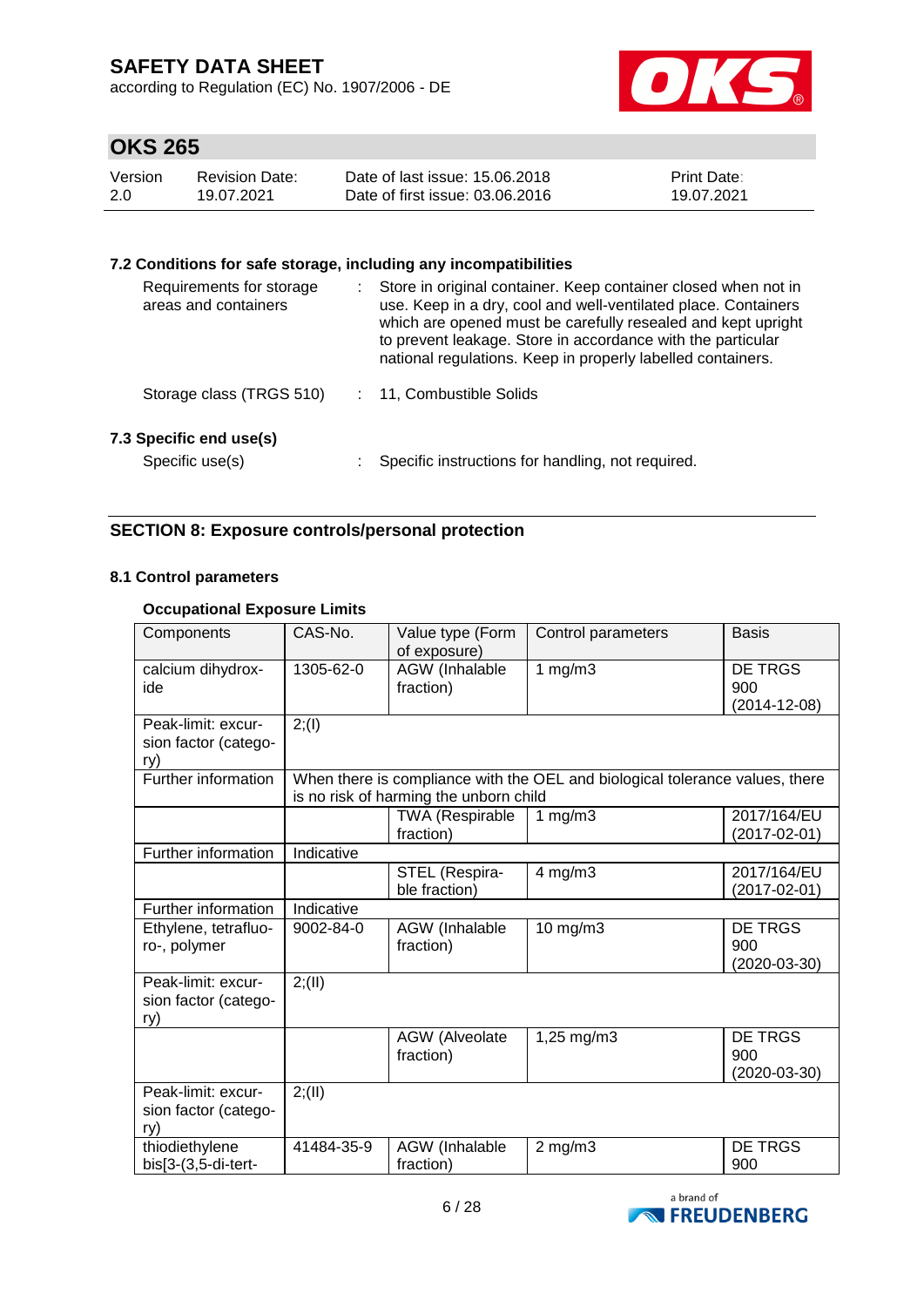according to Regulation (EC) No. 1907/2006 - DE



## **OKS 265**

| Version<br>2.0       | <b>Revision Date:</b><br>19.07.2021        |       | Date of last issue: 15.06.2018<br>Date of first issue: 03.06.2016 | Print Date:<br>19.07.2021 |
|----------------------|--------------------------------------------|-------|-------------------------------------------------------------------|---------------------------|
| butyl-4-<br>hydroxy- | phenyl)propionate]                         |       |                                                                   | $(2018-06-07)$            |
| ry)                  | Peak-limit: excur-<br>sion factor (catego- | 2(11) |                                                                   |                           |

### **Derived No Effect Level (DNEL) according to Regulation (EC) No. 1907/2006:**

| Substance name                                                                   | End Use | <b>Exposure routes</b> | Potential health ef-<br>fects | Value                |
|----------------------------------------------------------------------------------|---------|------------------------|-------------------------------|----------------------|
| calcium dihydroxide                                                              | Workers | Inhalation             | Long-term local ef-<br>fects  | 1 $mg/m3$            |
|                                                                                  | Workers | Inhalation             | Acute local effects           | $4$ mg/m $3$         |
| dizinc pyrophosphate                                                             | Workers | Skin contact           | Long-term systemic<br>effects | 192 mg/kg            |
|                                                                                  | Workers | Inhalation             | Long-term systemic<br>effects | 13,5 mg/m3           |
| thiodiethylene bis[3-<br>(3,5-di-tert-butyl-4-<br>hydroxy-<br>phenyl)propionate] | Workers | Inhalation             | Long-term systemic<br>effects | $3$ mg/m $3$         |
|                                                                                  | Workers | Inhalation             | Acute systemic ef-<br>fects   | $3$ mg/m $3$         |
|                                                                                  | Workers | Skin contact           | Long-term systemic<br>effects | $13,8 \text{ mg/kg}$ |
| zinc oxide                                                                       | Workers | Inhalation             | Long-term systemic<br>effects | $5 \text{ mg/m}$ 3   |
|                                                                                  | Workers | Inhalation             | Long-term local ef-<br>fects  | $0,5$ mg/m $3$       |
|                                                                                  | Workers | Skin contact           | Long-term systemic<br>effects | 83 mg/kg             |

### **Predicted No Effect Concentration (PNEC) according to Regulation (EC) No. 1907/2006:**

| Substance name                                                              | <b>Environmental Compartment</b>                          | Value            |
|-----------------------------------------------------------------------------|-----------------------------------------------------------|------------------|
| calcium dihydroxide                                                         | Fresh water                                               | $0,49$ mg/l      |
|                                                                             | Marine water                                              | $0,32$ mg/l      |
|                                                                             | Intermittent use/release                                  | $0,49$ mg/l      |
|                                                                             | Microbiological Activity in Sewage Treat-<br>ment Systems | $3$ mg/l         |
|                                                                             | Soil                                                      | 1080 mg/kg       |
| dizinc pyrophosphate                                                        | Fresh water                                               | $0,233 \mu g/l$  |
|                                                                             | Marine water                                              | $0,0233 \mu g/l$ |
|                                                                             | Sewage treatment plant                                    | 0,052 mg/l       |
|                                                                             | Fresh water sediment                                      | 25,6 mg/kg       |
|                                                                             | Marine sediment                                           | $2,56$ mg/kg     |
|                                                                             | Soil                                                      | 5,13 mg/kg       |
| thiodiethylene bis[3-(3,5-di-tert-<br>butyl-4-<br>hydroxyphenyl)propionate] | Sewage treatment plant                                    | 1 $mg/l$         |
| zinc oxide                                                                  | Fresh water                                               | 0,0206 mg/l      |
|                                                                             | Marine water                                              | 0,0061 mg/l      |
|                                                                             | Microbiological Activity in Sewage Treat-                 | $0,100$ mg/l     |

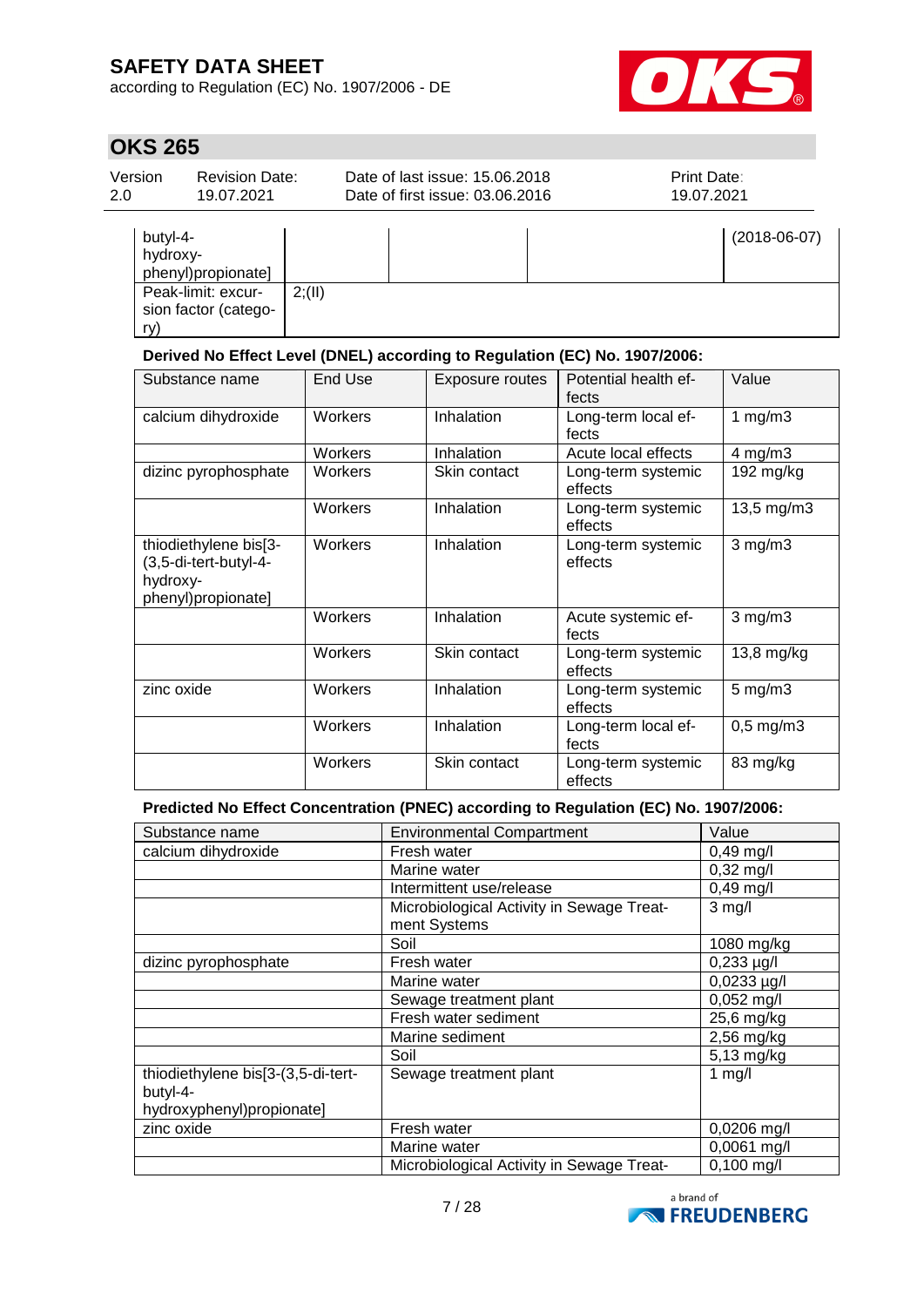according to Regulation (EC) No. 1907/2006 - DE



# **OKS 265**

| Version | <b>Revision Date:</b> | Date of last issue: 15.06.2018  | <b>Print Date:</b> |  |
|---------|-----------------------|---------------------------------|--------------------|--|
| 2.0     | 19.07.2021            | Date of first issue: 03.06.2016 | 19.07.2021         |  |
|         |                       |                                 |                    |  |

|  | ment Systems         |             |
|--|----------------------|-------------|
|  | Fresh water sediment | 117.8 ma/ka |
|  | Marine sediment      | 56,5 mg/kg  |
|  | Soil                 | 35,6 mg/kg  |

#### **8.2 Exposure controls**

| <b>Engineering measures</b><br>none                                   |                                      |                                                                                                                                                                                                                                                                                                                                             |  |  |  |  |  |
|-----------------------------------------------------------------------|--------------------------------------|---------------------------------------------------------------------------------------------------------------------------------------------------------------------------------------------------------------------------------------------------------------------------------------------------------------------------------------------|--|--|--|--|--|
|                                                                       | <b>Personal protective equipment</b> |                                                                                                                                                                                                                                                                                                                                             |  |  |  |  |  |
| Eye protection                                                        | ÷.                                   | Tightly fitting safety goggles                                                                                                                                                                                                                                                                                                              |  |  |  |  |  |
| Hand protection<br>Material<br>Break through time<br>Protective index |                                      | Nitrile rubber<br>$:$ > 10 min<br>Class 1                                                                                                                                                                                                                                                                                                   |  |  |  |  |  |
| Remarks                                                               |                                      | Wear protective gloves. The break through time depends<br>amongst other things on the material, the thickness and the<br>type of glove and therefore has to be measured for each<br>case.<br>The selected protective gloves have to satisfy the specifica-<br>tions of Regulation (EU) 2016/425 and the standard EN 374<br>derived from it. |  |  |  |  |  |
| Respiratory protection                                                | ÷                                    | Not required; except in case of aerosol formation.                                                                                                                                                                                                                                                                                          |  |  |  |  |  |
| Filter type                                                           |                                      | Filter type A-P                                                                                                                                                                                                                                                                                                                             |  |  |  |  |  |
| Protective measures                                                   |                                      | The type of protective equipment must be selected according<br>to the concentration and amount of the dangerous substance<br>at the specific workplace.<br>Choose body protection in relation to its type, to the concen-<br>tration and amount of dangerous substances, and to the spe-<br>cific work-place.                               |  |  |  |  |  |

### **SECTION 9: Physical and chemical properties**

#### **9.1 Information on basic physical and chemical properties**

| Appearance      | paste             |
|-----------------|-------------------|
| Colour          | : white           |
| Odour           | : odourless       |
| Odour Threshold | No data available |

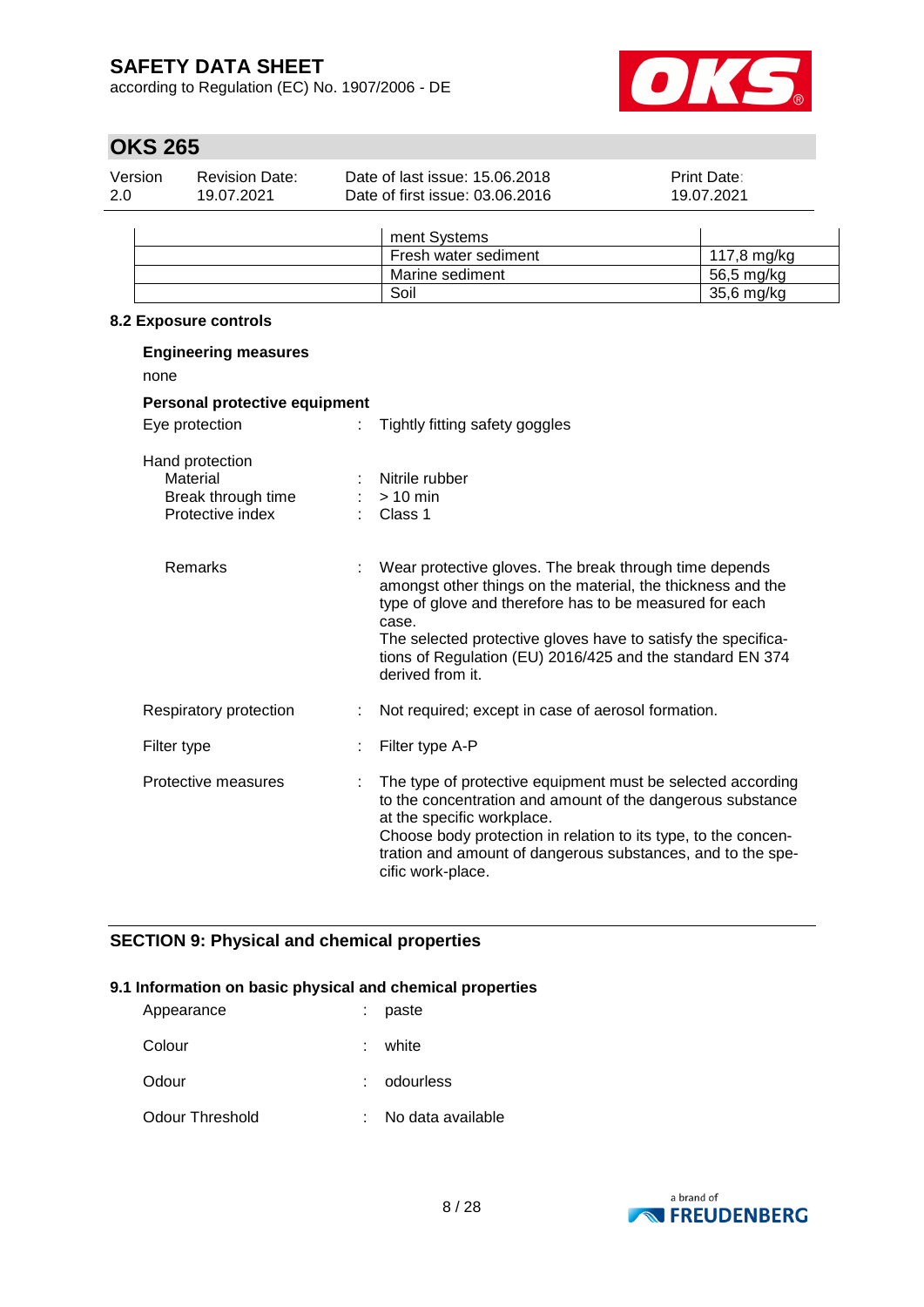according to Regulation (EC) No. 1907/2006 - DE



| Version<br>2.0 |                     | <b>Revision Date:</b><br>19.07.2021                 |    | Date of last issue: 15.06.2018<br>Date of first issue: 03.06.2016        | Print Date:<br>19.07.2021 |
|----------------|---------------------|-----------------------------------------------------|----|--------------------------------------------------------------------------|---------------------------|
|                | pH                  |                                                     | ÷. | Not applicable<br>substance/mixture is non-soluble (in water)            |                           |
|                |                     | Melting point/range                                 |    | Not applicable                                                           |                           |
|                |                     | Boiling point/boiling range                         |    | No data available                                                        |                           |
|                | Flash point         |                                                     |    | Not applicable                                                           |                           |
|                |                     | Evaporation rate                                    |    | No data available                                                        |                           |
|                |                     | Flammability (solid, gas)                           | ÷  | <b>Combustible Solids</b>                                                |                           |
|                |                     | Upper explosion limit / Upper<br>flammability limit |    | No data available                                                        |                           |
|                |                     | Lower explosion limit / Lower<br>flammability limit | ÷. | No data available                                                        |                           |
|                |                     | Vapour pressure                                     | ÷  | < 0,001 hPa (20 °C)                                                      |                           |
|                |                     | Relative vapour density                             |    | No data available                                                        |                           |
|                |                     | Relative density                                    |    | 1,02 (20 $°C$ )<br>Reference substance: Water<br>The value is calculated |                           |
|                | Density             |                                                     | ÷  | 1,02 g/cm3<br>(20 °C)                                                    |                           |
|                | <b>Bulk density</b> |                                                     |    | No data available                                                        |                           |
|                | Solubility(ies)     | Water solubility                                    |    | insoluble                                                                |                           |
|                |                     | Solubility in other solvents                        | ÷  | No data available                                                        |                           |
|                | octanol/water       | Partition coefficient: n-                           |    | No data available                                                        |                           |
|                |                     | Auto-ignition temperature                           |    | No data available                                                        |                           |
|                |                     | Decomposition temperature                           |    | No data available                                                        |                           |
|                | Viscosity           | Viscosity, dynamic                                  |    | No data available                                                        |                           |
|                |                     | Viscosity, kinematic                                |    | Not applicable                                                           |                           |
|                |                     | <b>Explosive properties</b>                         |    | Not explosive                                                            |                           |
|                |                     | Oxidizing properties                                |    | No data available                                                        |                           |

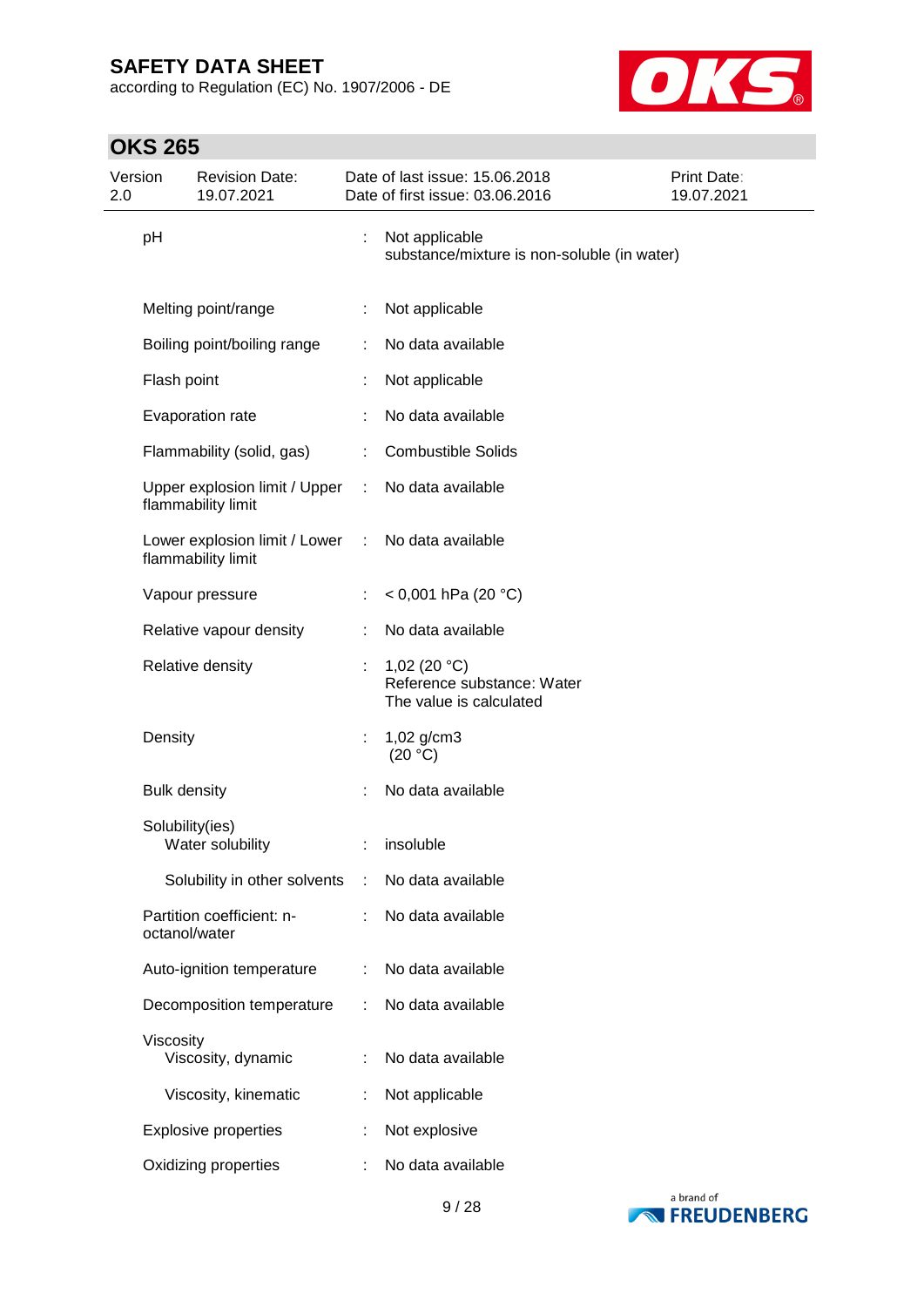according to Regulation (EC) No. 1907/2006 - DE



## **OKS 265**

| Version | <b>Revision Date:</b> | Date of last issue: 15.06.2018  | <b>Print Date:</b> |
|---------|-----------------------|---------------------------------|--------------------|
| 2.0     | 19.07.2021            | Date of first issue: 03.06.2016 | 19.07.2021         |

### **9.2 Other information**

| Sublimation point | : No data available |
|-------------------|---------------------|
| Self-ignition     | : No data available |

### **SECTION 10: Stability and reactivity**

### **10.1 Reactivity**

No hazards to be specially mentioned.

#### **10.2 Chemical stability**

Stable under normal conditions.

| 10.3 Possibility of hazardous reactions |                                                                            |
|-----------------------------------------|----------------------------------------------------------------------------|
| Hazardous reactions                     | No dangerous reaction known under conditions of normal use.                |
| 10.4 Conditions to avoid                |                                                                            |
| Conditions to avoid                     | No conditions to be specially mentioned.                                   |
| 10.5 Incompatible materials             |                                                                            |
| Materials to avoid                      | No materials to be especially mentioned.                                   |
| 10.6 Hazardous decomposition products   |                                                                            |
| Hazardous decomposition<br>products     | >280 °C danger of forming toxic fluorine-containing pyrolysis<br>products. |

### **SECTION 11: Toxicological information**

#### **11.1 Information on toxicological effects**

| <b>Acute toxicity</b>                       |    |                                                                                    |
|---------------------------------------------|----|------------------------------------------------------------------------------------|
| <b>Product:</b><br>Acute oral toxicity      |    | Remarks: This information is not available.                                        |
| Acute dermal toxicity<br><b>Components:</b> | ÷  | Symptoms: Redness, Local irritation                                                |
| calcium dihydroxide:<br>Acute oral toxicity | t. | LD50 (Rat, female): $>$ 2.000 mg/kg<br>Method: OECD Test Guideline 425<br>GLP: yes |

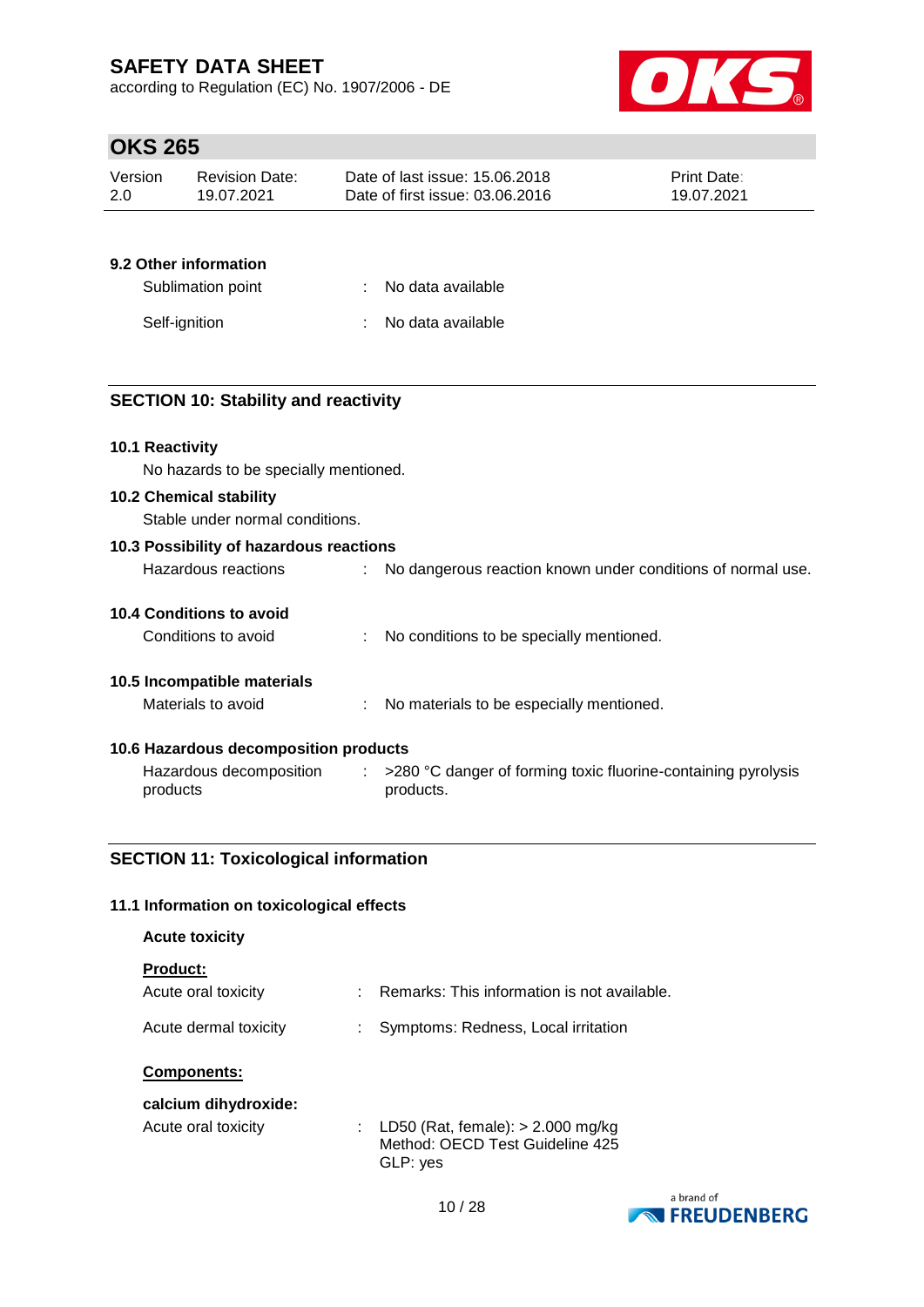according to Regulation (EC) No. 1907/2006 - DE



| <b>OKS 265</b> |
|----------------|
|                |

| Version<br>2.0 | <b>Revision Date:</b><br>19.07.2021 | Date of last issue: 15.06.2018<br>Date of first issue: 03.06.2016                                                                                                                                            | Print Date:<br>19.07.2021 |
|----------------|-------------------------------------|--------------------------------------------------------------------------------------------------------------------------------------------------------------------------------------------------------------|---------------------------|
|                |                                     | Assessment: The substance or mixture has no acute oral tox-<br>icity                                                                                                                                         |                           |
|                | Acute inhalation toxicity           | : LC50 (Rat, male and female): $> 6,04$ mg/l<br>Exposure time: 4 h<br>Test atmosphere: dust/mist<br>Method: OECD Test Guideline 436<br>GLP: yes                                                              |                           |
|                | Acute dermal toxicity               | : LD50 (Rabbit, male and female): $> 2.500$ mg/kg<br>Method: OECD Test Guideline 402<br>Assessment: The substance or mixture has no acute dermal<br>toxicity                                                 |                           |
|                | dizinc pyrophosphate:               |                                                                                                                                                                                                              |                           |
|                | Acute oral toxicity                 | : LD50 (Rat): $> 2.000$ mg/kg<br>Method: OECD Test Guideline 423<br>GLP: yes<br>Assessment: The substance or mixture has no acute oral tox-<br>icity                                                         |                           |
|                | Acute inhalation toxicity           | : $LC50 (Rat): > 4,73 mg/l$<br>Exposure time: 4 h<br>Test atmosphere: dust/mist<br>Method: OECD Test Guideline 436<br>GLP: yes<br>Assessment: The substance or mixture has no acute inhala-<br>tion toxicity |                           |
|                | Acute dermal toxicity               | LD50 (Guinea pig): $> 2.000$ mg/kg<br>Method: OECD Test Guideline 402<br>GLP: yes<br>Assessment: The substance or mixture has no acute dermal<br>toxicity                                                    |                           |
|                | zinc oxide:                         |                                                                                                                                                                                                              |                           |
|                | Acute oral toxicity                 | : LD50 (Rat): $> 5.000$ mg/kg<br>Method: OECD Test Guideline 401                                                                                                                                             |                           |
|                | Acute inhalation toxicity           | : LC50 (Rat): $> 5.7$ mg/l<br>Exposure time: 4 h<br>Test atmosphere: dust/mist<br>Method: OECD Test Guideline 403<br>Assessment: The substance or mixture has no acute inhala-<br>tion toxicity              |                           |
|                | Acute dermal toxicity               | : LD50 (Rat): $> 2.000$ mg/kg<br>Method: OECD Test Guideline 402<br>GLP: yes<br>Assessment: The substance or mixture has no acute dermal<br>toxicity                                                         |                           |

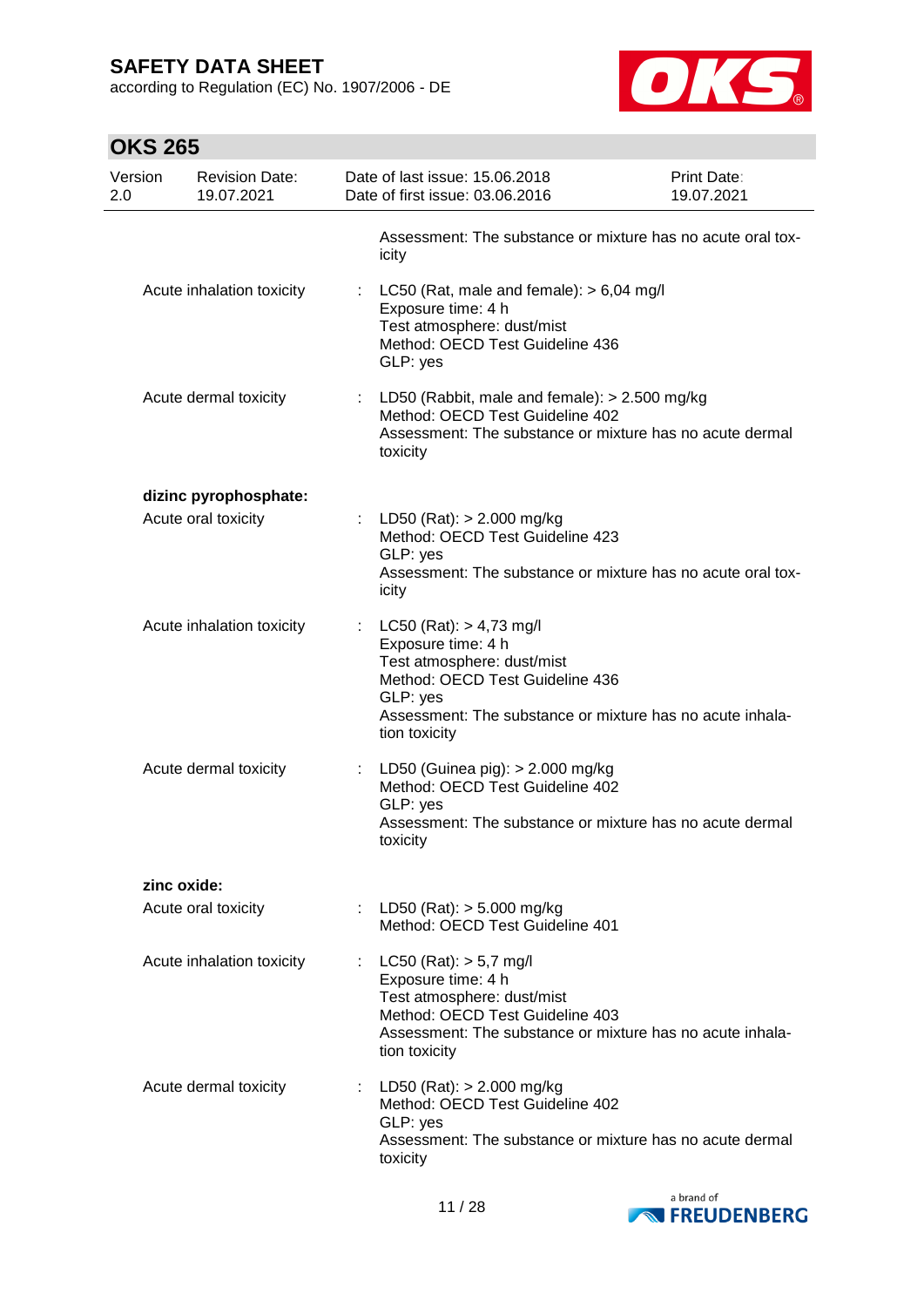according to Regulation (EC) No. 1907/2006 - DE



| Version | <b>Revision Date:</b> | Date of last issue: 15,06,2018  | <b>Print Date:</b> |
|---------|-----------------------|---------------------------------|--------------------|
| 2.0     | 19.07.2021            | Date of first issue: 03.06.2016 | 19.07.2021         |

| Ethylene, tetrafluoro-, polymer:                               |                           |                                                                                                                                                              |
|----------------------------------------------------------------|---------------------------|--------------------------------------------------------------------------------------------------------------------------------------------------------------|
| Acute oral toxicity                                            |                           | : LD50 (Rat): $>$ 5.000 mg/kg<br>Method: OECD Test Guideline 401                                                                                             |
|                                                                |                           | thiodiethylene bis[3-(3,5-di-tert-butyl-4-hydroxyphenyl)propionate]:                                                                                         |
| Acute oral toxicity                                            | $\mathbb{R}^{\mathbb{Z}}$ | LD50 (Rat): $> 5.000$ mg/kg<br>Method: OECD Test Guideline 401                                                                                               |
| Acute inhalation toxicity                                      |                           | $LC50$ (Rat): $> 6.3$ mg/l<br>Exposure time: 4 h<br>Test atmosphere: dust/mist<br>Assessment: The substance or mixture has no acute inhala-<br>tion toxicity |
| Acute dermal toxicity                                          |                           | LD50 (Rat): $> 2.000$ mg/kg<br>Method: OECD Test Guideline 402<br>GLP: yes<br>Assessment: The substance or mixture has no acute dermal<br>toxicity           |
| <b>Skin corrosion/irritation</b>                               |                           |                                                                                                                                                              |
| Product:<br>Remarks                                            |                           | Irritating to skin.                                                                                                                                          |
| Components:                                                    |                           |                                                                                                                                                              |
| calcium dihydroxide:                                           |                           |                                                                                                                                                              |
| Species<br>Assessment<br>Method<br>Result<br><b>GLP</b>        |                           | human skin<br>Irritating to skin.<br><b>OECD Test Guideline 431</b><br>Irritating to skin.<br>yes                                                            |
| <b>Species</b><br>Assessment<br>Method<br>Result<br><b>GLP</b> |                           | Rabbit<br>Irritating to skin.<br>OECD Test Guideline 404<br>Irritating to skin.<br>yes                                                                       |
| dizinc pyrophosphate:                                          |                           |                                                                                                                                                              |
| <b>Species</b><br>Assessment<br>Method<br>Result<br><b>GLP</b> |                           | human skin<br>No skin irritation<br><b>OECD Test Guideline 439</b><br>No skin irritation<br>yes                                                              |
| zinc oxide:                                                    |                           |                                                                                                                                                              |

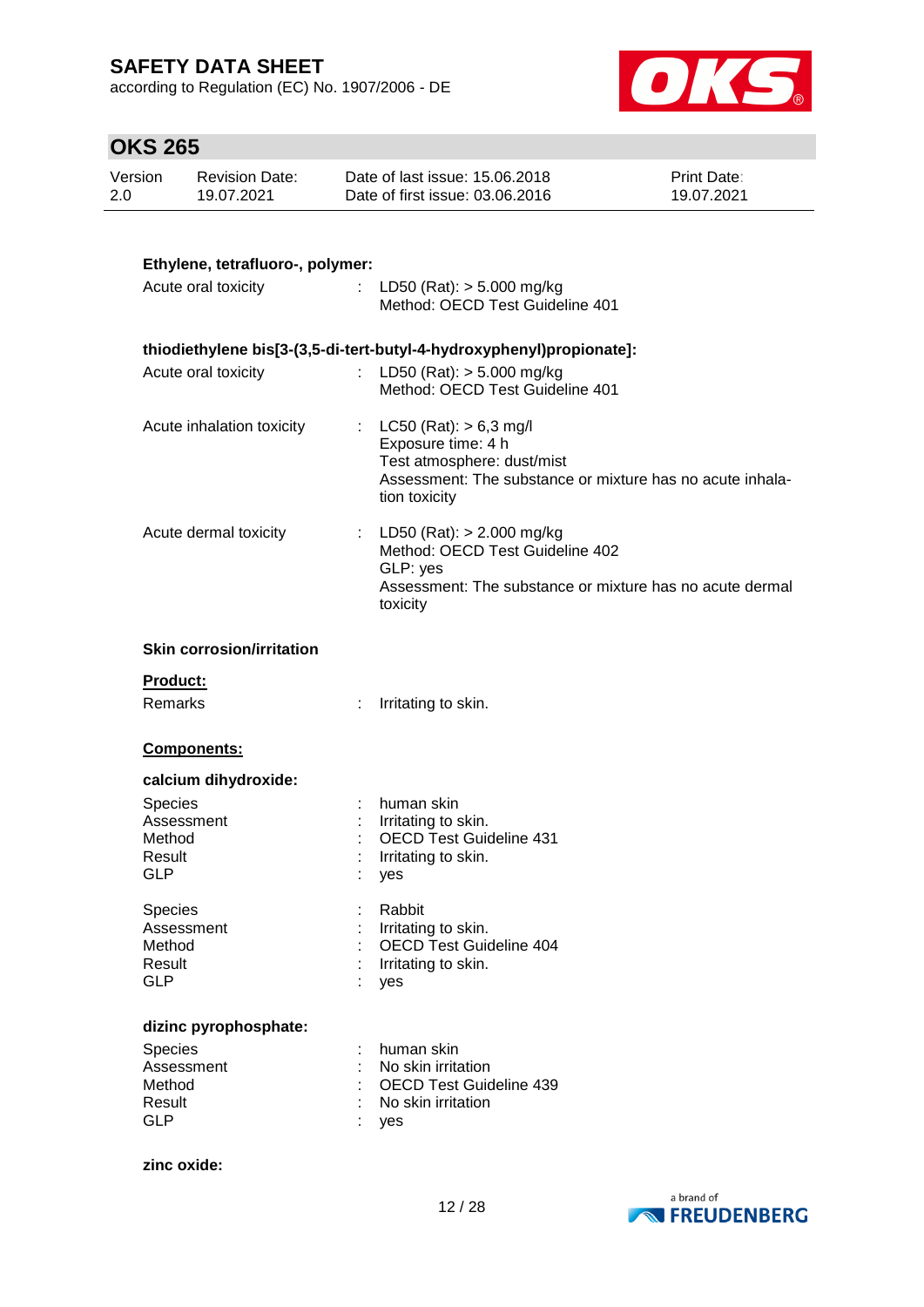according to Regulation (EC) No. 1907/2006 - DE



| Version<br>2.0              | <b>Revision Date:</b><br>19.07.2021 |   | Date of last issue: 15.06.2018<br>Date of first issue: 03.06.2016                        | Print Date:<br>19.07.2021 |
|-----------------------------|-------------------------------------|---|------------------------------------------------------------------------------------------|---------------------------|
| Species<br>Method<br>Result | Assessment                          |   | Rabbit<br>: No skin irritation<br><b>OECD Test Guideline 404</b><br>: No skin irritation |                           |
|                             | Ethylene, tetrafluoro-, polymer:    |   |                                                                                          |                           |
| Species                     |                                     |   | Rabbit                                                                                   |                           |
| Result                      | Assessment                          |   | : No skin irritation<br>: No skin irritation                                             |                           |
|                             |                                     |   | thiodiethylene bis[3-(3,5-di-tert-butyl-4-hydroxyphenyl)propionate]:                     |                           |
| Species                     |                                     | ÷ | Rabbit                                                                                   |                           |
|                             | Assessment                          |   | : No skin irritation                                                                     |                           |
| Method                      |                                     |   | : OECD Test Guideline 404                                                                |                           |
| Result                      |                                     |   | : No skin irritation                                                                     |                           |
|                             | Serious eye damage/eye irritation   |   |                                                                                          |                           |
| <b>Product:</b>             |                                     |   |                                                                                          |                           |
| Remarks                     |                                     |   | Risk of serious damage to eyes.                                                          |                           |
|                             | Components:                         |   |                                                                                          |                           |
|                             | calcium dihydroxide:                |   |                                                                                          |                           |
| Species                     |                                     |   | Rabbit                                                                                   |                           |
|                             | Assessment                          |   | Risk of serious damage to eyes.                                                          |                           |
| Method                      |                                     |   | <b>OECD Test Guideline 405</b>                                                           |                           |
| Result<br><b>GLP</b>        |                                     |   | Risk of serious damage to eyes.<br>yes                                                   |                           |
|                             |                                     |   |                                                                                          |                           |
|                             | dizinc pyrophosphate:               |   |                                                                                          |                           |
| Species                     |                                     |   | Bovine cornea                                                                            |                           |
| Method                      | Assessment                          |   | No eye irritation<br><b>OECD Test Guideline 437</b>                                      |                           |
| Result                      |                                     |   | No eye irritation                                                                        |                           |
| <b>GLP</b>                  |                                     |   | yes                                                                                      |                           |
| zinc oxide:                 |                                     |   |                                                                                          |                           |
| Species                     |                                     |   | Rabbit                                                                                   |                           |
|                             | Assessment                          |   | No eye irritation                                                                        |                           |
| Method                      |                                     |   | OECD Test Guideline 405                                                                  |                           |
| Result                      |                                     |   | No eye irritation                                                                        |                           |
| <b>GLP</b>                  |                                     |   | yes                                                                                      |                           |
|                             | Ethylene, tetrafluoro-, polymer:    |   |                                                                                          |                           |
| Species                     |                                     |   | Rabbit                                                                                   |                           |
|                             | Assessment                          |   | No eye irritation                                                                        |                           |
| Result                      |                                     |   | No eye irritation                                                                        |                           |
|                             |                                     |   |                                                                                          | a hrand of                |

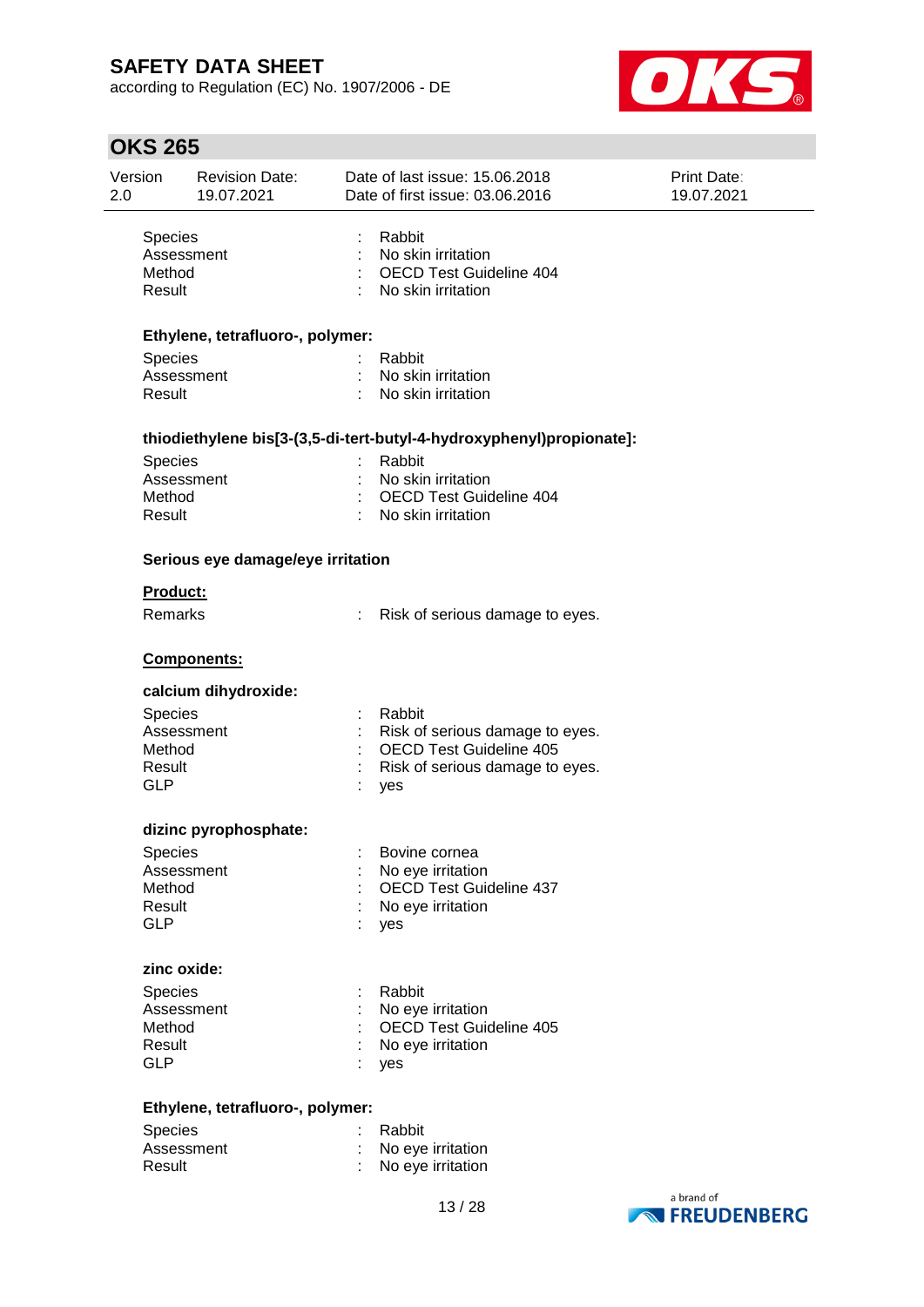according to Regulation (EC) No. 1907/2006 - DE



| Version | Revision Date: | Date of last issue: 15.06.2018  | <b>Print Date:</b> |
|---------|----------------|---------------------------------|--------------------|
| 2.0     | 19.07.2021     | Date of first issue: 03.06.2016 | 19.07.2021         |

|                                                      |    | thiodiethylene bis[3-(3,5-di-tert-butyl-4-hydroxyphenyl)propionate]: |
|------------------------------------------------------|----|----------------------------------------------------------------------|
| <b>Species</b>                                       |    | Rabbit                                                               |
| Assessment                                           |    | No eye irritation                                                    |
| Method                                               |    | <b>OECD Test Guideline 405</b>                                       |
| Result                                               |    | No eye irritation                                                    |
| <b>Respiratory or skin sensitisation</b>             |    |                                                                      |
| <b>Product:</b>                                      |    |                                                                      |
| Remarks                                              | ÷. | This information is not available.                                   |
| Components:                                          |    |                                                                      |
| calcium dihydroxide:                                 |    |                                                                      |
| <b>Test Type</b>                                     |    | Local lymph node assay (LLNA)                                        |
| Species                                              |    | Mouse                                                                |
| Assessment                                           |    | Does not cause skin sensitisation.                                   |
| Method<br>Result                                     |    | <b>OECD Test Guideline 429</b><br>Does not cause skin sensitisation. |
| <b>GLP</b>                                           |    | yes                                                                  |
| dizinc pyrophosphate:<br><b>Test Type</b><br>Species |    | Local lymph node assay (LLNA)<br>Mouse                               |
| Assessment                                           |    | Did not cause sensitisation on laboratory animals.                   |
| Method                                               |    | <b>OECD Test Guideline 429</b>                                       |
| Result<br><b>GLP</b>                                 |    | Did not cause sensitisation on laboratory animals.                   |
|                                                      |    | yes                                                                  |
| zinc oxide:                                          |    |                                                                      |
| <b>Test Type</b>                                     |    | <b>Maximisation Test</b>                                             |
| Species                                              |    | Guinea pig                                                           |
| Assessment                                           |    | Does not cause skin sensitisation.                                   |
| Method                                               |    | <b>OECD Test Guideline 406</b>                                       |
| Result<br><b>GLP</b>                                 |    | Does not cause skin sensitisation.                                   |
|                                                      |    | yes                                                                  |
| Ethylene, tetrafluoro-, polymer:                     |    |                                                                      |
| Assessment                                           |    | Did not cause sensitisation on laboratory animals.                   |
| Result                                               |    | Did not cause sensitisation on laboratory animals.                   |
|                                                      |    | thiodiethylene bis[3-(3,5-di-tert-butyl-4-hydroxyphenyl)propionate]: |

| Test Type | : Maximisation Test |
|-----------|---------------------|
| Species   | : Guinea pig        |

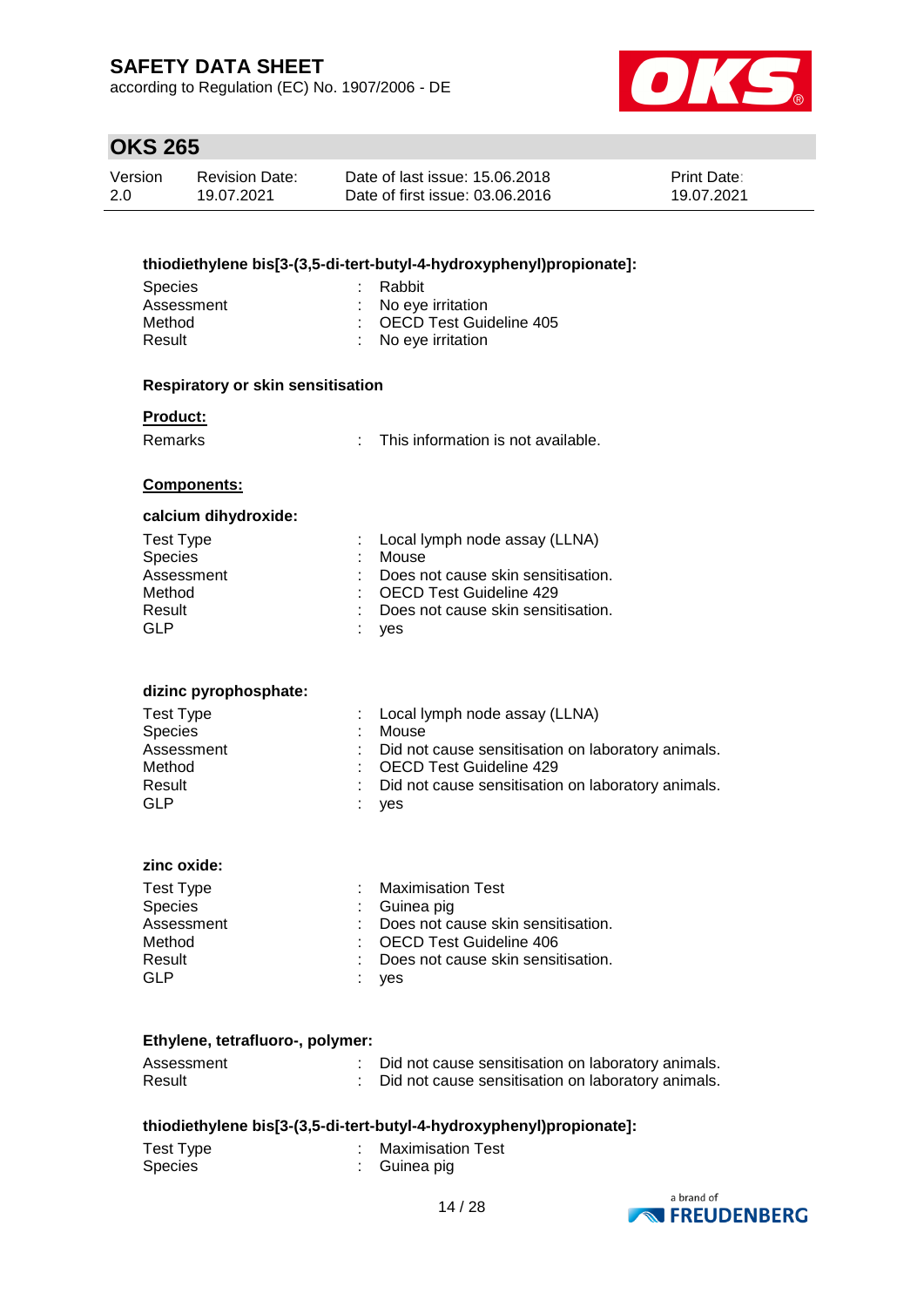according to Regulation (EC) No. 1907/2006 - DE



| Version<br>2.0 |                                              | <b>Revision Date:</b><br>19.07.2021 |               | Date of last issue: 15.06.2018<br>Date of first issue: 03.06.2016                                                        | <b>Print Date:</b><br>19.07.2021 |
|----------------|----------------------------------------------|-------------------------------------|---------------|--------------------------------------------------------------------------------------------------------------------------|----------------------------------|
|                | Assessment<br>Method<br>Result<br><b>GLP</b> |                                     |               | Does not cause skin sensitisation.<br><b>OECD Test Guideline 406</b><br>Does not cause skin sensitisation.<br>yes        |                                  |
|                |                                              | <b>Germ cell mutagenicity</b>       |               |                                                                                                                          |                                  |
|                | Product:                                     |                                     |               |                                                                                                                          |                                  |
|                |                                              | Genotoxicity in vitro               |               | Remarks: No data available                                                                                               |                                  |
|                |                                              | Genotoxicity in vivo                |               | Remarks: No data available                                                                                               |                                  |
|                |                                              | Components:                         |               |                                                                                                                          |                                  |
|                |                                              | calcium dihydroxide:                |               |                                                                                                                          |                                  |
|                |                                              | Genotoxicity in vitro               |               | Test Type: Ames test<br>Method: OECD Test Guideline 471<br>Result: negative<br>GLP: yes                                  |                                  |
|                |                                              |                                     |               | Test Type: Chromosome aberration test in vitro<br>Method: OECD Test Guideline 473<br>Result: negative<br>GLP: yes        |                                  |
|                |                                              |                                     |               | Test Type: In vitro mammalian cell gene mutation test<br>Method: OECD Test Guideline 476<br>Result: negative<br>GLP: yes |                                  |
|                | zinc oxide:                                  |                                     |               |                                                                                                                          |                                  |
|                | sessment                                     | Germ cell mutagenicity-As-          |               | Tests on bacterial or mammalian cell cultures did not show<br>mutagenic effects.                                         |                                  |
|                |                                              |                                     |               | thiodiethylene bis[3-(3,5-di-tert-butyl-4-hydroxyphenyl)propionate]:                                                     |                                  |
|                |                                              | Genotoxicity in vitro               |               | Test Type: Ames test<br>Method: OECD Test Guideline 471<br>Result: negative                                              |                                  |
|                |                                              | Genotoxicity in vivo                |               | Test Type: In vivo micronucleus test<br>Species: Hamster<br>Method: Mutagenicity (micronucleus test)<br>Result: negative |                                  |
|                | sessment                                     | Germ cell mutagenicity-As-          | $\mathcal{L}$ | Animal testing did not show any mutagenic effects.                                                                       |                                  |

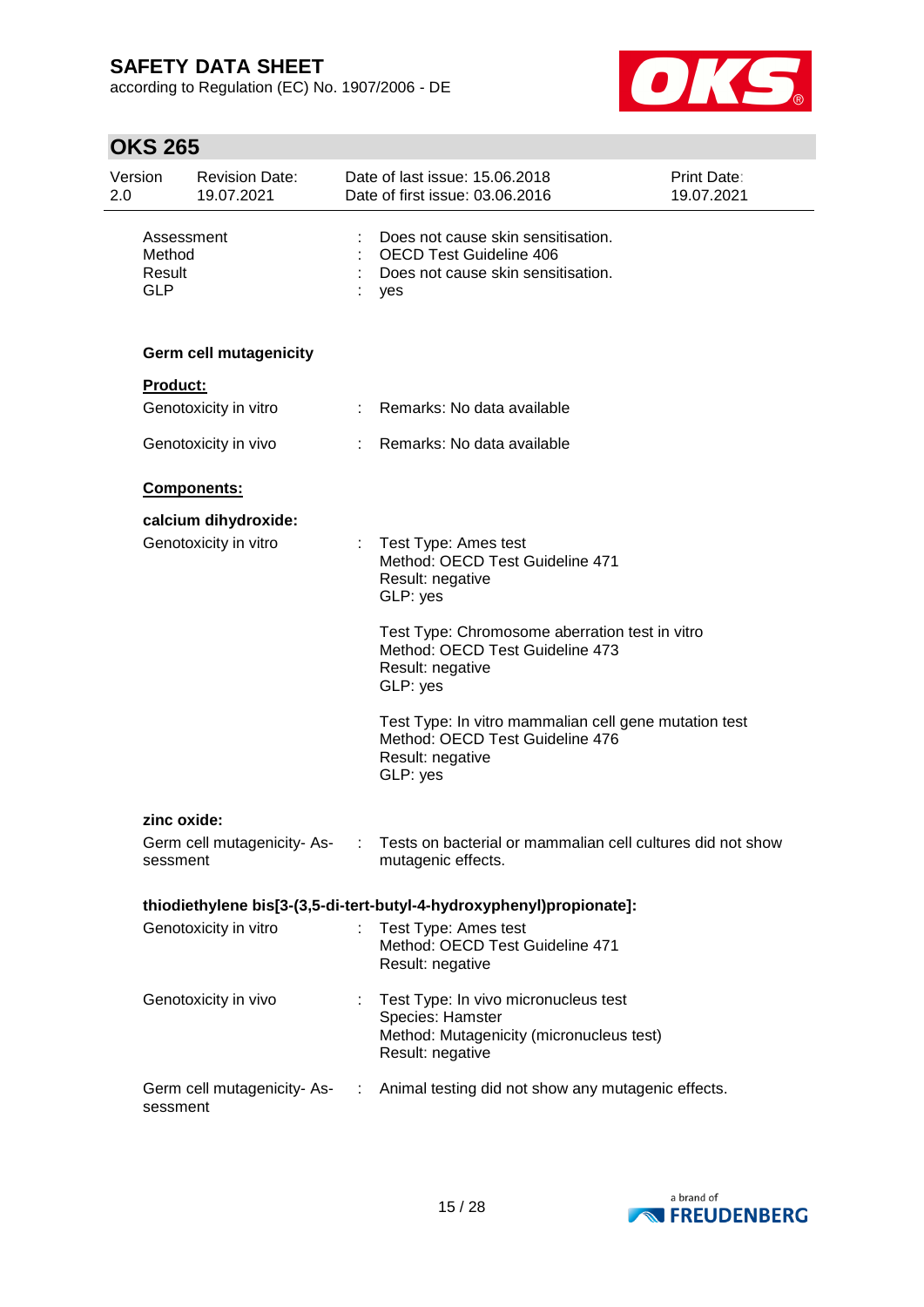according to Regulation (EC) No. 1907/2006 - DE



| Version<br>2.0 |                 | <b>Revision Date:</b><br>19.07.2021 |                           | Date of last issue: 15.06.2018<br>Date of first issue: 03.06.2016                                  | Print Date:<br>19.07.2021 |
|----------------|-----------------|-------------------------------------|---------------------------|----------------------------------------------------------------------------------------------------|---------------------------|
|                |                 | Carcinogenicity                     |                           |                                                                                                    |                           |
|                | Product:        |                                     |                           |                                                                                                    |                           |
|                | Remarks         |                                     |                           | No data available                                                                                  |                           |
|                |                 |                                     |                           |                                                                                                    |                           |
|                |                 | Components:                         |                           |                                                                                                    |                           |
|                |                 | calcium dihydroxide:                |                           |                                                                                                    |                           |
|                | ment            | Carcinogenicity - Assess-           | $\mathbb{Z}^{\mathbb{Z}}$ | No evidence of carcinogenicity in animal studies.                                                  |                           |
|                | zinc oxide:     |                                     |                           |                                                                                                    |                           |
|                | ment            |                                     |                           | Carcinogenicity - Assess- : Not classifiable as a human carcinogen.                                |                           |
|                |                 | Ethylene, tetrafluoro-, polymer:    |                           |                                                                                                    |                           |
|                | ment            |                                     |                           | Carcinogenicity - Assess- : Not classifiable as a human carcinogen.                                |                           |
|                |                 |                                     |                           | thiodiethylene bis[3-(3,5-di-tert-butyl-4-hydroxyphenyl)propionate]:                               |                           |
|                | ment            |                                     |                           | Carcinogenicity - Assess- : Animal testing did not show any carcinogenic effects.                  |                           |
|                |                 | <b>Reproductive toxicity</b>        |                           |                                                                                                    |                           |
|                | <b>Product:</b> |                                     |                           |                                                                                                    |                           |
|                |                 | Effects on fertility                |                           | Remarks: No data available                                                                         |                           |
|                | ment            | Effects on foetal develop-          |                           | Remarks: No data available                                                                         |                           |
|                |                 | Components:                         |                           |                                                                                                    |                           |
|                |                 | calcium dihydroxide:                |                           |                                                                                                    |                           |
|                | sessment        | Reproductive toxicity - As-         | $\mathbb{R}^{\mathbb{Z}}$ | No toxicity to reproduction<br>No effects on or via lactation                                      |                           |
|                | zinc oxide:     |                                     |                           |                                                                                                    |                           |
|                | sessment        | Reproductive toxicity - As-         |                           | No toxicity to reproduction<br>No toxicity to reproduction                                         |                           |
|                |                 |                                     |                           | thiodiethylene bis[3-(3,5-di-tert-butyl-4-hydroxyphenyl)propionate]:                               |                           |
|                | sessment        | Reproductive toxicity - As-         | ÷.                        | No toxicity to reproduction<br>Animal testing did not show any effects on foetal develop-<br>ment. |                           |

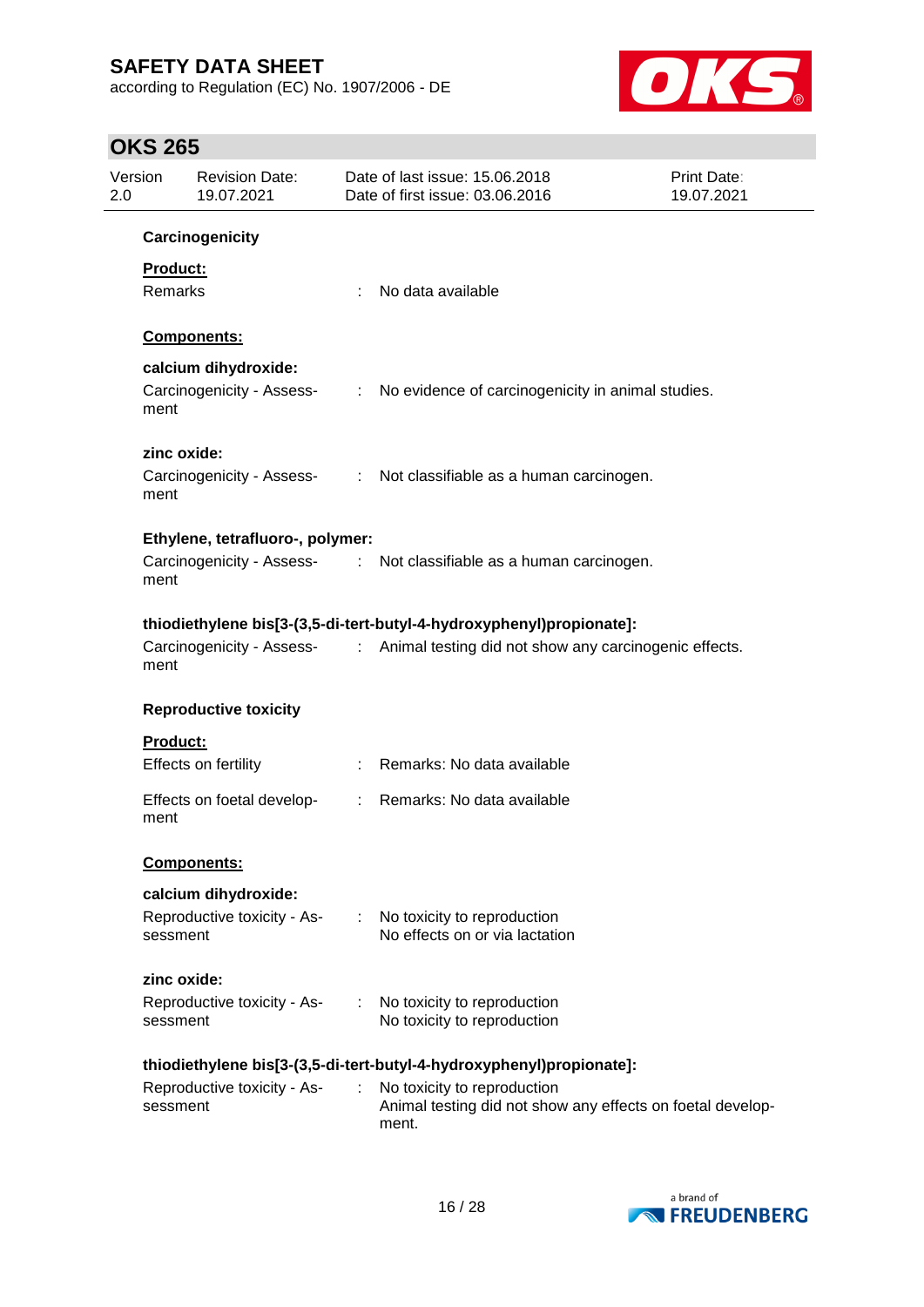according to Regulation (EC) No. 1907/2006 - DE



# **OKS 265**

| Version<br>2.0          | <b>Revision Date:</b><br>19.07.2021 | Date of last issue: 15.06.2018<br>Date of first issue: 03.06.2016    | <b>Print Date:</b><br>19.07.2021                              |
|-------------------------|-------------------------------------|----------------------------------------------------------------------|---------------------------------------------------------------|
|                         | <b>STOT - single exposure</b>       |                                                                      |                                                               |
|                         | <b>Components:</b>                  |                                                                      |                                                               |
|                         | calcium dihydroxide:                |                                                                      |                                                               |
|                         | Assessment                          | May cause respiratory irritation.                                    |                                                               |
|                         | zinc oxide:                         |                                                                      |                                                               |
|                         | Assessment                          | organ toxicant, single exposure.                                     | The substance or mixture is not classified as specific target |
|                         | Ethylene, tetrafluoro-, polymer:    |                                                                      |                                                               |
|                         | Assessment                          | organ toxicant, single exposure.                                     | The substance or mixture is not classified as specific target |
|                         |                                     | thiodiethylene bis[3-(3,5-di-tert-butyl-4-hydroxyphenyl)propionate]: |                                                               |
|                         | Assessment                          | organ toxicant, single exposure.                                     | The substance or mixture is not classified as specific target |
|                         | <b>STOT - repeated exposure</b>     |                                                                      |                                                               |
|                         | Components:                         |                                                                      |                                                               |
|                         | zinc oxide:                         |                                                                      |                                                               |
|                         | Assessment                          | organ toxicant, repeated exposure.                                   | The substance or mixture is not classified as specific target |
|                         | Ethylene, tetrafluoro-, polymer:    |                                                                      |                                                               |
|                         | Assessment                          | organ toxicant, repeated exposure.                                   | The substance or mixture is not classified as specific target |
|                         | <b>Repeated dose toxicity</b>       |                                                                      |                                                               |
| Product:                |                                     |                                                                      |                                                               |
| Remarks                 |                                     | This information is not available.                                   |                                                               |
|                         | Components:                         |                                                                      |                                                               |
|                         |                                     | thiodiethylene bis[3-(3,5-di-tert-butyl-4-hydroxyphenyl)propionate]: |                                                               |
| Species<br><b>NOAEL</b> |                                     | Rat<br>$>= 138$ mg/kg                                                |                                                               |
|                         | <b>Application Route</b>            | Oral                                                                 |                                                               |
| Method                  |                                     | <b>OECD Test Guideline 408</b>                                       |                                                               |
|                         | <b>Aspiration toxicity</b>          |                                                                      |                                                               |
| Product:                |                                     |                                                                      |                                                               |

This information is not available.

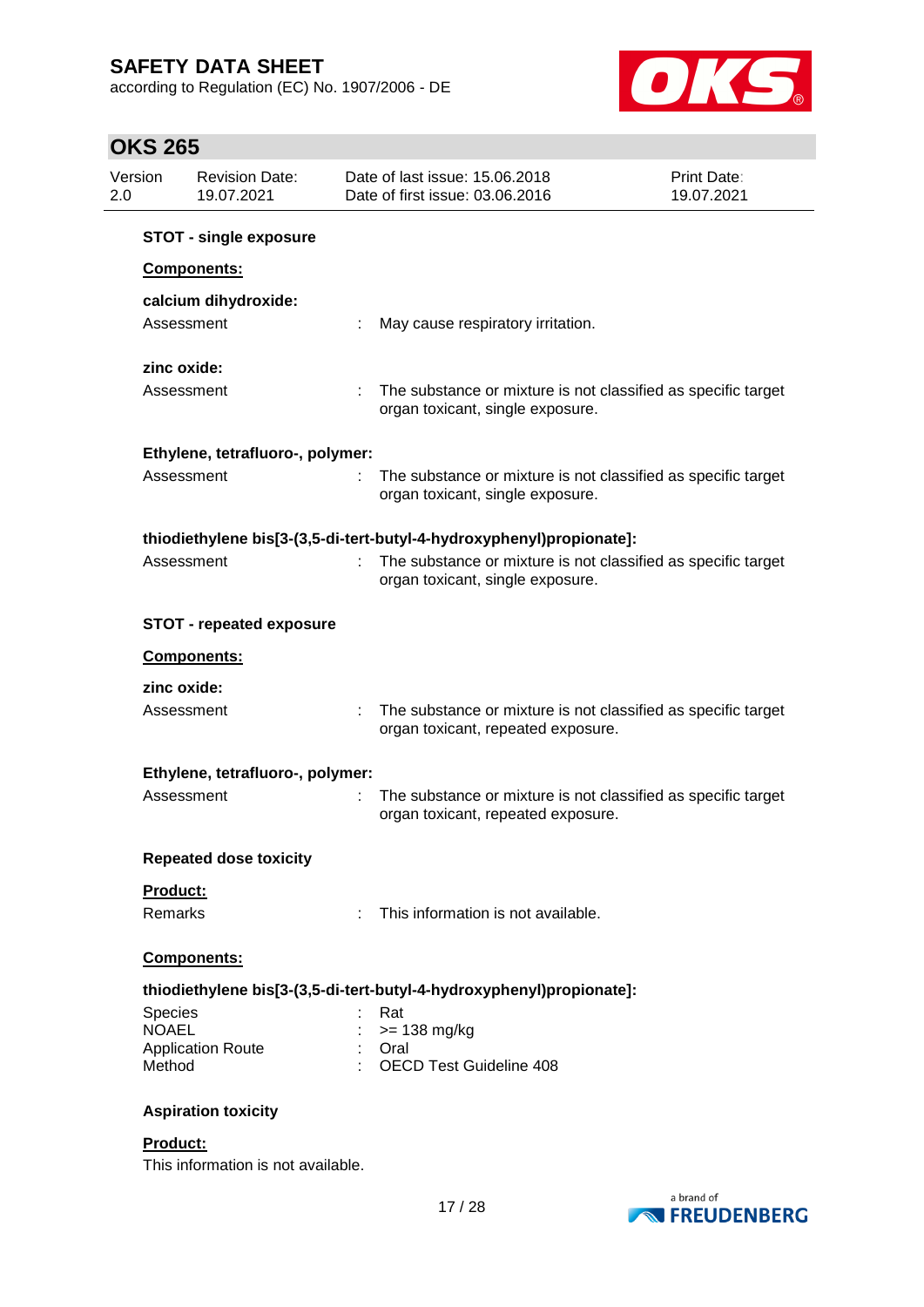according to Regulation (EC) No. 1907/2006 - DE



## **OKS 265**

| Version | Revision Date: | Date of last issue: 15,06,2018  | <b>Print Date:</b> |
|---------|----------------|---------------------------------|--------------------|
| -2.0    | 19.07.2021     | Date of first issue: 03.06.2016 | 19.07.2021         |

### **Components:**

**dizinc pyrophosphate:** No aspiration toxicity classification

**zinc oxide:**

No aspiration toxicity classification

#### **Ethylene, tetrafluoro-, polymer:**

No aspiration toxicity classification

#### **thiodiethylene bis[3-(3,5-di-tert-butyl-4-hydroxyphenyl)propionate]:**

No aspiration toxicity classification

#### **Further information**

### **Product:**

Remarks : Ingestion causes irritation of upper respiratory system and gastrointestinal disturbance.

### **SECTION 12: Ecological information**

#### **12.1 Toxicity**

#### **Product:**

| Toxicity to fish                                                                    | : Remarks: Toxic to aquatic organisms, may cause long-term<br>adverse effects in the aquatic environment.                                             |  |
|-------------------------------------------------------------------------------------|-------------------------------------------------------------------------------------------------------------------------------------------------------|--|
| Toxicity to daphnia and other : Remarks: No data available<br>aquatic invertebrates |                                                                                                                                                       |  |
| Toxicity to algae/aquatic<br>plants                                                 | : Remarks: No data available                                                                                                                          |  |
| Toxicity to microorganisms                                                          | Remarks: No data available                                                                                                                            |  |
| <b>Components:</b>                                                                  |                                                                                                                                                       |  |
| calcium dihydroxide:                                                                |                                                                                                                                                       |  |
| Toxicity to fish                                                                    | LC50 (Oncorhynchus mykiss (rainbow trout)): 50,6 mg/l<br>Exposure time: 96 h<br>Test Type: static test<br>Method: OECD Test Guideline 203<br>GLP: yes |  |

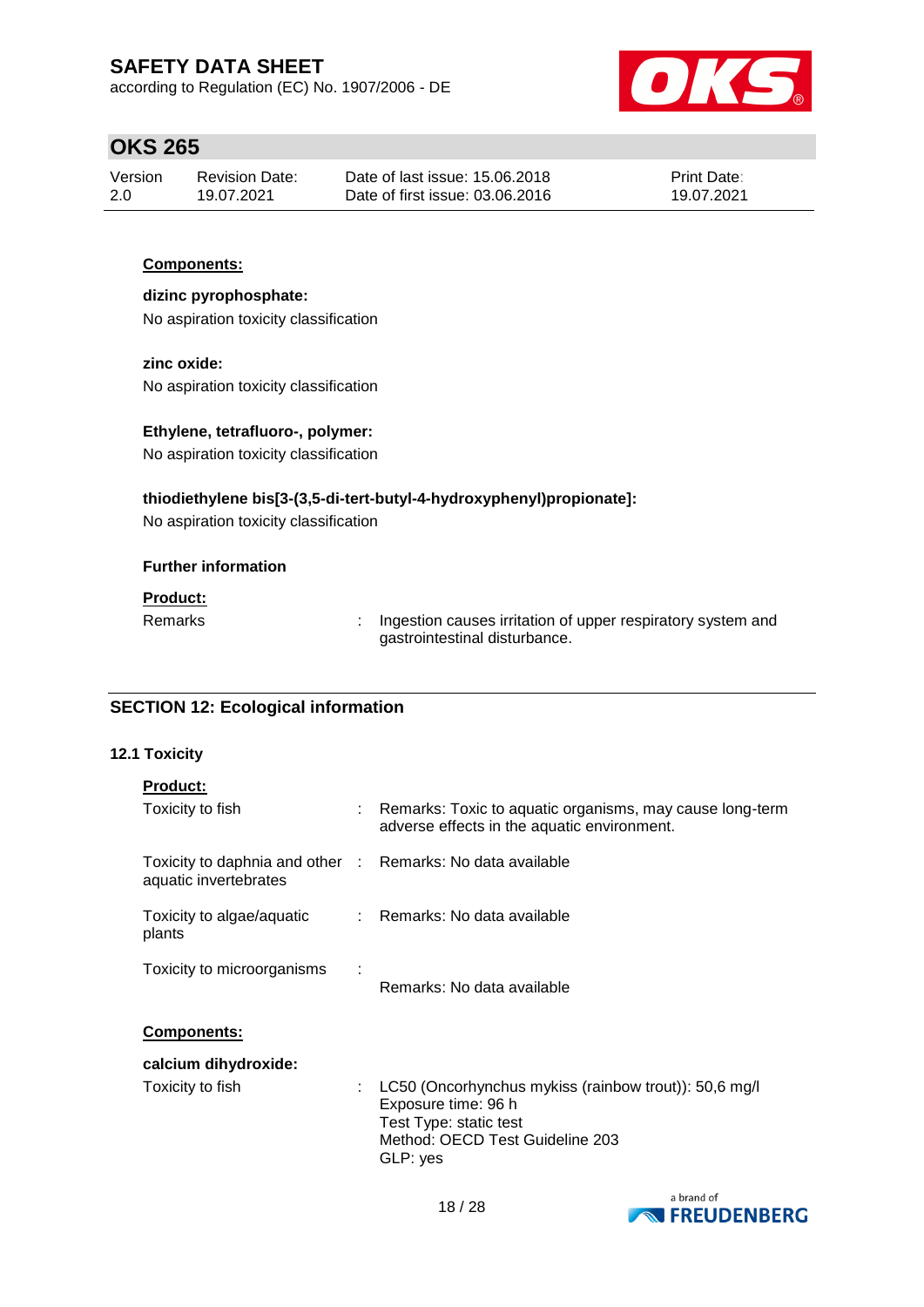according to Regulation (EC) No. 1907/2006 - DE



| Version<br>2.0 |              | <b>Revision Date:</b><br>19.07.2021                              |      | Date of last issue: 15.06.2018<br>Date of first issue: 03.06.2016                                                                                                    | <b>Print Date:</b><br>19.07.2021 |
|----------------|--------------|------------------------------------------------------------------|------|----------------------------------------------------------------------------------------------------------------------------------------------------------------------|----------------------------------|
|                |              | Toxicity to daphnia and other :<br>aquatic invertebrates         |      | EC50 (Daphnia magna (Water flea)): 49,1 mg/l<br>Exposure time: 48 h<br>Test Type: static test<br>Method: OECD Test Guideline 202<br>GLP: yes                         |                                  |
|                | plants       | Toxicity to algae/aquatic                                        | t.   | EC50 (Pseudokirchneriella subcapitata (green algae)): 184,57<br>mg/l<br>Exposure time: 72 h<br>Test Type: static test<br>Method: OECD Test Guideline 201<br>GLP: yes |                                  |
|                | ic toxicity) | Toxicity to daphnia and other :<br>aquatic invertebrates (Chron- |      | NOEC: 32 mg/l<br>Exposure time: 14 d<br>Species: Crangon crangon (shrimp)<br>Test Type: semi-static test                                                             |                                  |
|                |              | dizinc pyrophosphate:<br>Toxicity to fish                        |      | LC50 (Danio rerio (zebra fish)): > 1,948 mg/l<br>Exposure time: 96 h<br>Test Type: static test<br>Method: OECD Test Guideline 203<br>GLP: yes                        |                                  |
|                |              | Toxicity to daphnia and other :<br>aquatic invertebrates         |      | EC50 (Daphnia magna (Water flea)): < 5,6 mg/l<br>Exposure time: 48 h<br>Test Type: static test<br>Method: OECD Test Guideline 202                                    |                                  |
|                | plants       | Toxicity to algae/aquatic                                        |      | EC50 (Pseudokirchneriella subcapitata (green algae)): 0,233<br>mg/l<br>Exposure time: 72 h<br>Test Type: static test<br>Method: OECD Test Guideline 201<br>GLP: yes  |                                  |
|                | icity)       | M-Factor (Acute aquatic tox-                                     | - 11 | 1                                                                                                                                                                    |                                  |
|                | toxicity)    | M-Factor (Chronic aquatic                                        | ÷.   | -1                                                                                                                                                                   |                                  |
|                | zinc oxide:  |                                                                  |      |                                                                                                                                                                      |                                  |
|                |              | Toxicity to fish                                                 |      | LC50 (Danio rerio (zebra fish)): 1,55 mg/l<br>Exposure time: 96 h<br>Test Type: static test                                                                          |                                  |
|                |              | Toxicity to daphnia and other :<br>aquatic invertebrates         |      | EC50 (Daphnia magna (Water flea)): 1 mg/l<br>Exposure time: 48 h                                                                                                     |                                  |

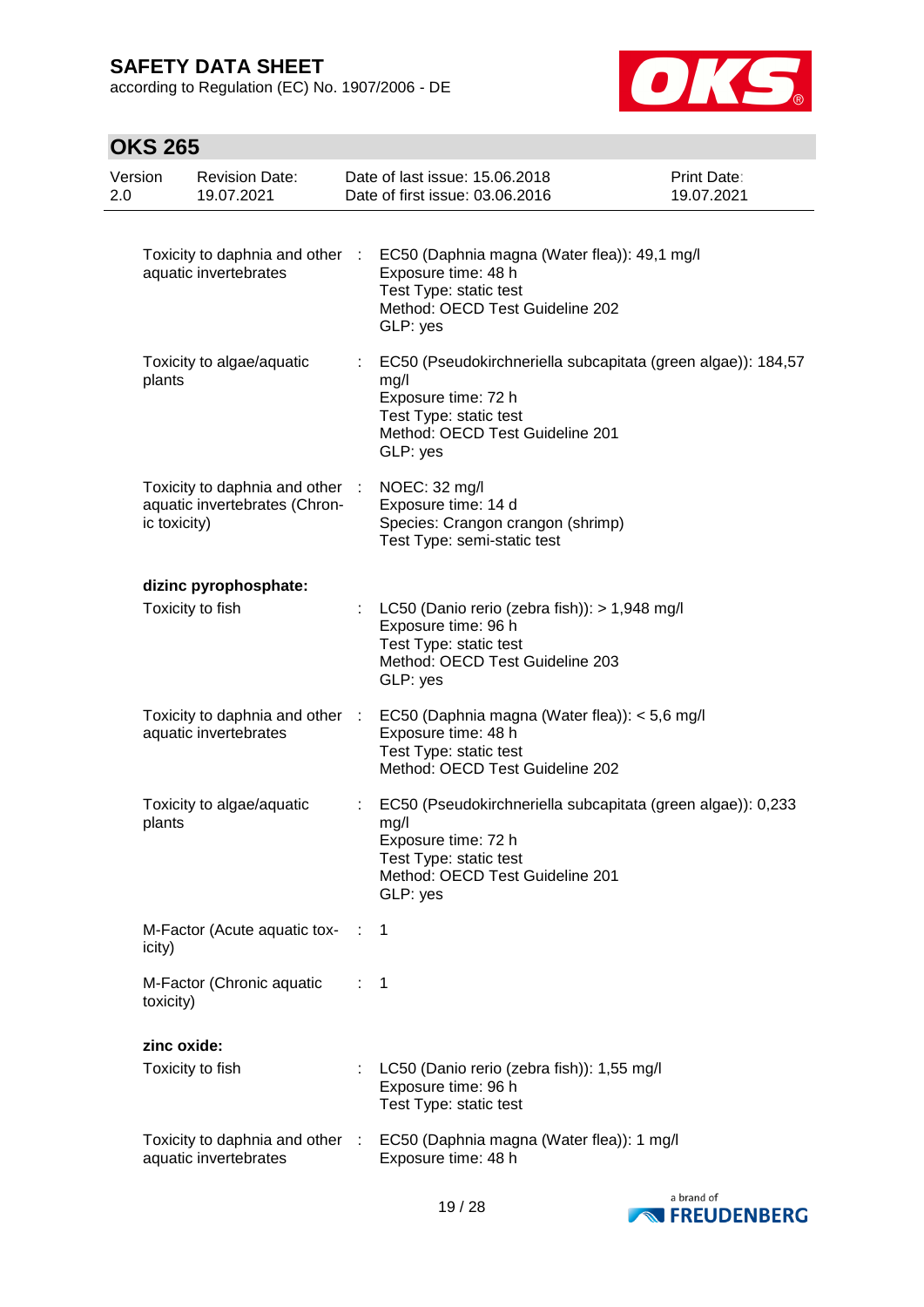according to Regulation (EC) No. 1907/2006 - DE



| <b>OKS 265</b>                                                                   |                             |                                                                                                                                                                                                                                                                                                                                                           |                                  |  |  |
|----------------------------------------------------------------------------------|-----------------------------|-----------------------------------------------------------------------------------------------------------------------------------------------------------------------------------------------------------------------------------------------------------------------------------------------------------------------------------------------------------|----------------------------------|--|--|
| Version<br><b>Revision Date:</b><br>19.07.2021<br>2.0                            |                             | Date of last issue: 15.06.2018<br>Date of first issue: 03.06.2016                                                                                                                                                                                                                                                                                         | <b>Print Date:</b><br>19.07.2021 |  |  |
|                                                                                  |                             | Test Type: static test<br>Method: OECD Test Guideline 202                                                                                                                                                                                                                                                                                                 |                                  |  |  |
| Toxicity to algae/aquatic<br>plants                                              |                             | EC50 (Pseudokirchneriella subcapitata (green algae)): 0,136<br>mg/l<br>Exposure time: 72 h<br>Test Type: static test<br>Method: OECD Test Guideline 201<br>GLP: yes                                                                                                                                                                                       |                                  |  |  |
| M-Factor (Acute aquatic tox-<br>icity)                                           | -17                         | 1                                                                                                                                                                                                                                                                                                                                                         |                                  |  |  |
| Toxicity to microorganisms                                                       | t.                          | EC50 (activated sludge): $> 1.000$ mg/l<br>Exposure time: 3 h<br>Method: OECD Test Guideline 209<br>GLP: yes                                                                                                                                                                                                                                              |                                  |  |  |
| Toxicity to daphnia and other :<br>aquatic invertebrates (Chron-<br>ic toxicity) |                             | $0,04$ mg/l<br>Exposure time: 21 d<br>Species: Daphnia magna (Water flea)<br>Test Type: semi-static test<br>Method: OECD Test Guideline 211                                                                                                                                                                                                               |                                  |  |  |
| M-Factor (Chronic aquatic<br>toxicity)                                           | $\mathcal{L}^{\mathcal{L}}$ | 1                                                                                                                                                                                                                                                                                                                                                         |                                  |  |  |
|                                                                                  |                             | thiodiethylene bis[3-(3,5-di-tert-butyl-4-hydroxyphenyl)propionate]:                                                                                                                                                                                                                                                                                      |                                  |  |  |
| Toxicity to fish                                                                 | ÷                           | LC50 (Danio rerio (zebra fish)): > 57 mg/l<br>Exposure time: 96 h<br>Test Type: static test<br>Method: OECD Test Guideline 203<br>Remarks: Aquatic toxicity is unlikely due to low solubility.                                                                                                                                                            |                                  |  |  |
| Toxicity to daphnia and other :<br>aquatic invertebrates                         |                             | EC50 (Daphnia magna (Water flea)): > 100 mg/l<br>Exposure time: 48 h<br>Test Type: static test<br>Method: OECD Test Guideline 202<br>GLP: yes<br>Remarks: No toxicity at the limit of solubility                                                                                                                                                          |                                  |  |  |
| Toxicity to algae/aquatic<br>plants                                              | ÷.                          | EC50 (Desmodesmus subspicatus (green algae)): > 100 mg/l<br>Exposure time: 72 h<br>Test Type: static test<br>Method: OECD Test Guideline 201<br>GLP: yes<br>Remarks: No toxicity at the limit of solubility<br>NOEC (Desmodesmus subspicatus (green algae)): 100 mg/l<br>Exposure time: 72 h<br>Test Type: static test<br>Method: OECD Test Guideline 201 |                                  |  |  |

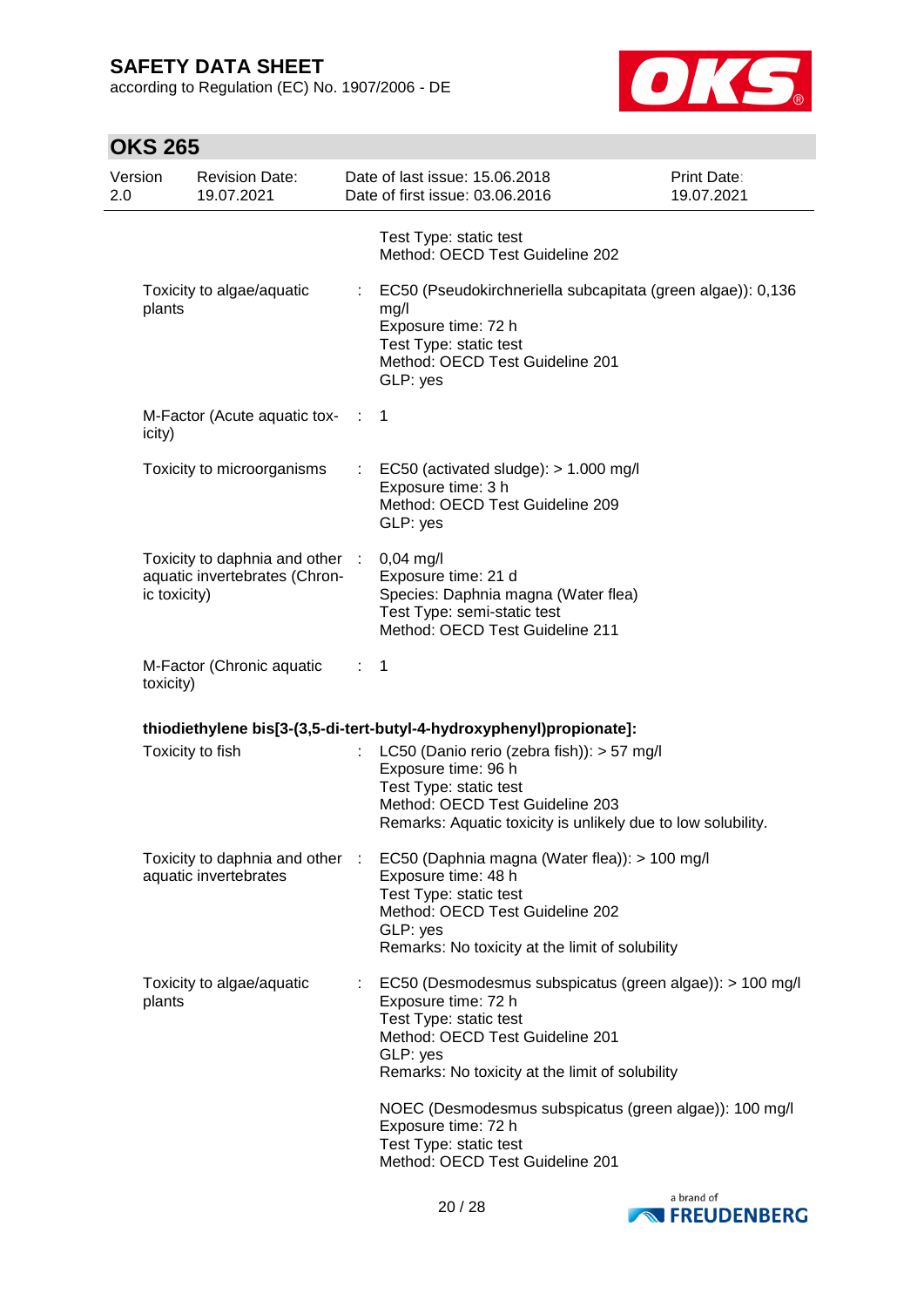according to Regulation (EC) No. 1907/2006 - DE



| Version<br>2.0 |              | <b>Revision Date:</b><br>19.07.2021                            |            | Date of last issue: 15.06.2018<br>Date of first issue: 03.06.2016                                                                                                                      | <b>Print Date:</b><br>19.07.2021 |
|----------------|--------------|----------------------------------------------------------------|------------|----------------------------------------------------------------------------------------------------------------------------------------------------------------------------------------|----------------------------------|
|                |              |                                                                |            | GLP: yes<br>Remarks: No toxicity at the limit of solubility                                                                                                                            |                                  |
|                |              | Toxicity to microorganisms                                     |            | EC20 (activated sludge): > 100 mg/l<br>Exposure time: 3 h<br>Test Type: static test<br>Method: OECD Test Guideline 209                                                                 |                                  |
|                | ic toxicity) | Toxicity to daphnia and other<br>aquatic invertebrates (Chron- | $\sim 100$ | $NOEC:$ > 10 mg/l<br>Exposure time: 21 d<br>Species: Daphnia magna (Water flea)<br>Method: OECD Test Guideline 211                                                                     |                                  |
|                |              | <b>Ecotoxicology Assessment</b>                                |            |                                                                                                                                                                                        |                                  |
|                |              | Acute aquatic toxicity                                         |            | This product has no known ecotoxicological effects.                                                                                                                                    |                                  |
|                |              | Chronic aquatic toxicity                                       |            | This product has no known ecotoxicological effects.                                                                                                                                    |                                  |
|                |              | 12.2 Persistence and degradability                             |            |                                                                                                                                                                                        |                                  |
|                | Product:     |                                                                |            |                                                                                                                                                                                        |                                  |
|                |              | Biodegradability                                               |            | Remarks: No data available                                                                                                                                                             |                                  |
|                | ity          | Physico-chemical removabil-                                    | ÷.         | Remarks: No data available                                                                                                                                                             |                                  |
|                |              | Components:                                                    |            |                                                                                                                                                                                        |                                  |
|                |              | calcium dihydroxide:                                           |            |                                                                                                                                                                                        |                                  |
|                |              | Biodegradability                                               |            | Remarks: The methods for determining the biological degra-<br>dability are not applicable to inorganic substances.                                                                     |                                  |
|                | zinc oxide:  |                                                                |            |                                                                                                                                                                                        |                                  |
|                |              | Biodegradability                                               |            | : Remarks: The methods for determining biodegradability are<br>not applicable to inorganic substances.                                                                                 |                                  |
|                |              |                                                                |            | thiodiethylene bis[3-(3,5-di-tert-butyl-4-hydroxyphenyl)propionate]:                                                                                                                   |                                  |
|                |              | Biodegradability                                               |            | Test Type: Primary biodegradation<br>Inoculum: activated sludge<br>Result: Not rapidly biodegradable<br>Biodegradation: 7 %<br>Exposure time: 28 d<br>Method: OECD Test Guideline 301B |                                  |
|                |              | 12.3 Bioaccumulative potential                                 |            |                                                                                                                                                                                        |                                  |
|                | Product:     |                                                                |            |                                                                                                                                                                                        |                                  |
|                |              | Bioaccumulation                                                |            | Remarks: This mixture contains no substance considered to<br>be persistent, bioaccumulating and toxic (PBT).                                                                           |                                  |

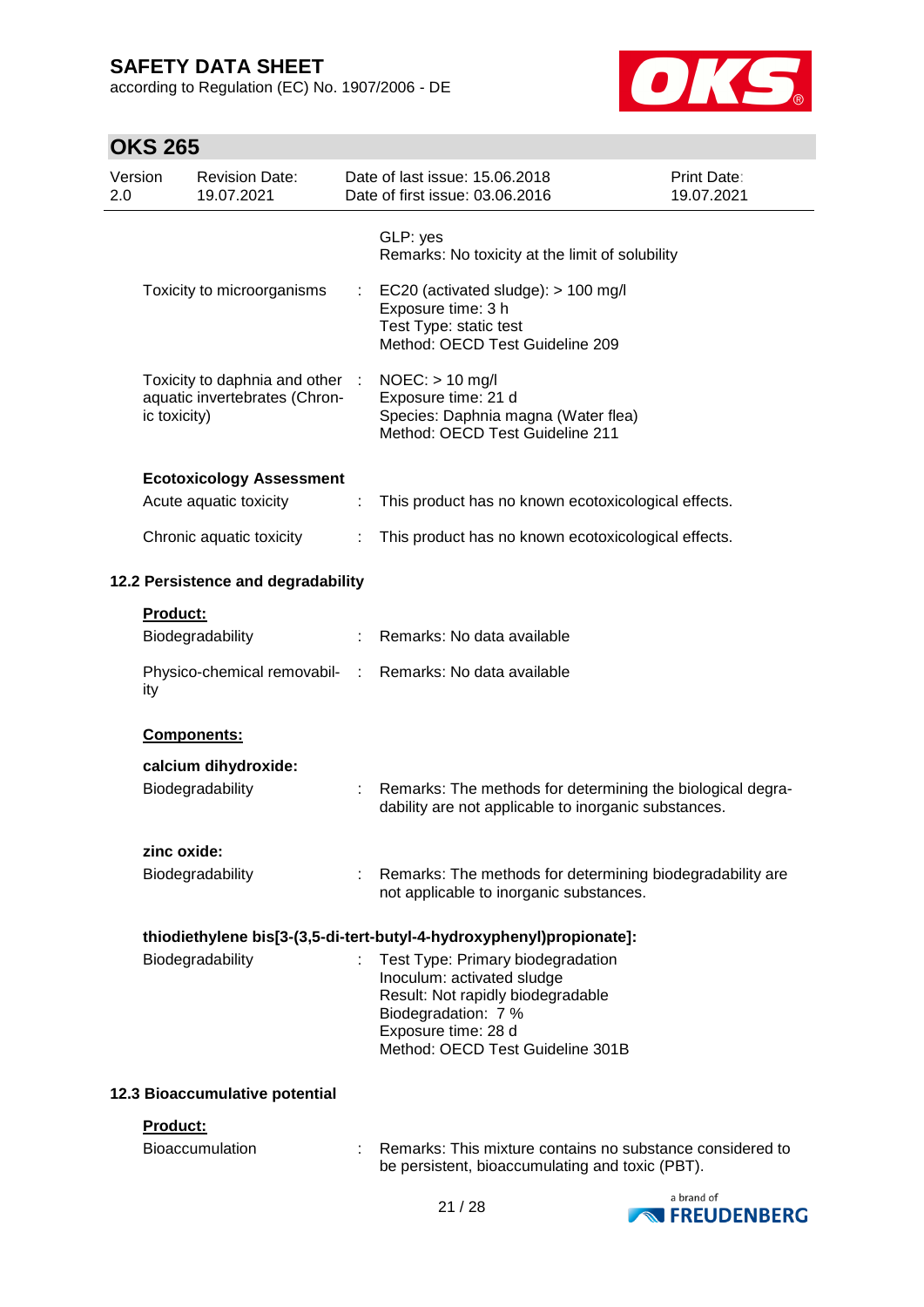according to Regulation (EC) No. 1907/2006 - DE



| <b>OKS 265</b> |                 |                                                    |    |                                                                                                                                                                                                            |                           |
|----------------|-----------------|----------------------------------------------------|----|------------------------------------------------------------------------------------------------------------------------------------------------------------------------------------------------------------|---------------------------|
| Version<br>2.0 |                 | <b>Revision Date:</b><br>19.07.2021                |    | Date of last issue: 15.06.2018<br>Date of first issue: 03.06.2016                                                                                                                                          | Print Date:<br>19.07.2021 |
|                |                 |                                                    |    | This mixture contains no substance considered to be very<br>persistent and very bioaccumulating (vPvB).                                                                                                    |                           |
|                |                 | Components:                                        |    |                                                                                                                                                                                                            |                           |
|                |                 | Bioaccumulation                                    |    | thiodiethylene bis[3-(3,5-di-tert-butyl-4-hydroxyphenyl)propionate]:<br>Species: Cyprinus carpio (Carp)<br>Exposure time: 56 d<br>Bioconcentration factor (BCF): <= 12<br>Method: OECD Test Guideline 305C |                           |
|                |                 | Partition coefficient: n-<br>octanol/water         |    | log Pow: 10 (25 °C)                                                                                                                                                                                        |                           |
|                |                 | 12.4 Mobility in soil                              |    |                                                                                                                                                                                                            |                           |
|                | <b>Product:</b> |                                                    |    |                                                                                                                                                                                                            |                           |
|                | Mobility        |                                                    |    | Remarks: No data available                                                                                                                                                                                 |                           |
|                |                 | Distribution among environ-<br>mental compartments | ÷. | Remarks: No data available                                                                                                                                                                                 |                           |
|                |                 | 12.5 Results of PBT and vPvB assessment            |    |                                                                                                                                                                                                            |                           |
|                | <b>Product:</b> |                                                    |    |                                                                                                                                                                                                            |                           |
|                | Assessment      |                                                    |    | This substance/mixture contains no components considered<br>to be either persistent, bioaccumulative and toxic (PBT), or<br>very persistent and very bioaccumulative (vPvB) at levels of<br>0.1% or higher |                           |
|                |                 | <b>Components:</b>                                 |    |                                                                                                                                                                                                            |                           |
|                |                 | dizinc pyrophosphate:                              |    |                                                                                                                                                                                                            |                           |
|                | Assessment      |                                                    |    | This substance is not considered to be persistent, bioaccumu-<br>lating and toxic (PBT) This substance is not considered to be<br>very persistent and very bioaccumulating (vPvB)                          |                           |
|                | zinc oxide:     |                                                    |    |                                                                                                                                                                                                            |                           |
|                | Assessment      |                                                    |    | Remarks: Not applicable                                                                                                                                                                                    |                           |
|                |                 | Ethylene, tetrafluoro-, polymer:                   |    |                                                                                                                                                                                                            |                           |
|                | Assessment      |                                                    |    | Non-classified vPvB substance. Non-classified PBT sub-<br>stance.                                                                                                                                          |                           |
|                |                 |                                                    |    | thiodiethylene bis[3-(3,5-di-tert-butyl-4-hydroxyphenyl)propionate]:                                                                                                                                       |                           |
|                | Assessment      |                                                    |    | Non-classified PBT substance. Non-classified vPvB sub-<br>stance.                                                                                                                                          |                           |

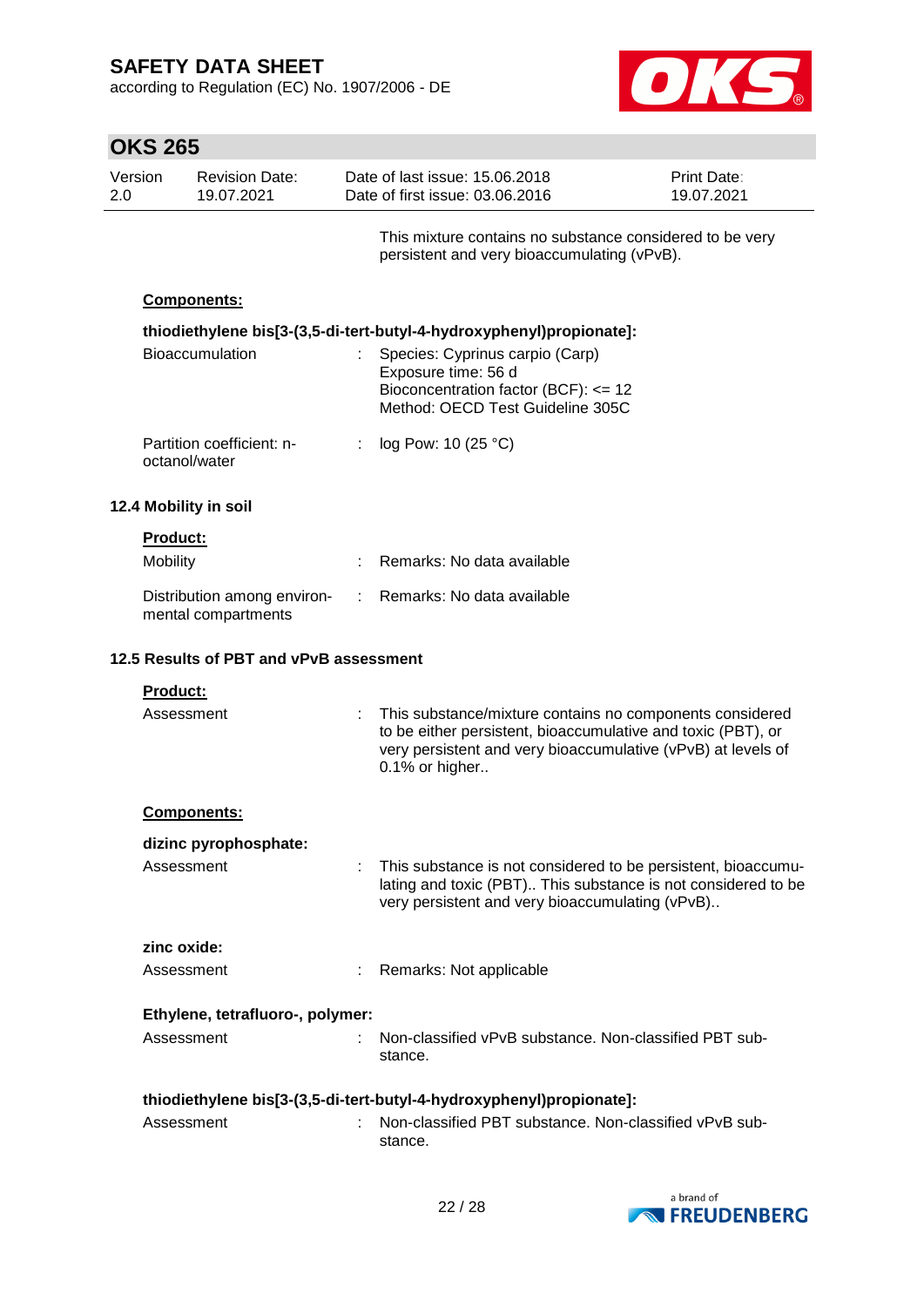according to Regulation (EC) No. 1907/2006 - DE



# **OKS 265**

| Version<br>2.0 | <b>Revision Date:</b><br>19.07.2021                    | Date of last issue: 15.06.2018<br>Date of first issue: 03.06.2016                                                                                                                                                                                                           | Print Date:<br>19.07.2021 |
|----------------|--------------------------------------------------------|-----------------------------------------------------------------------------------------------------------------------------------------------------------------------------------------------------------------------------------------------------------------------------|---------------------------|
|                | 12.6 Other adverse effects                             |                                                                                                                                                                                                                                                                             |                           |
|                | <b>Product:</b><br>Endocrine disrupting poten-<br>tial | : The substance/mixture does not contain components consid-<br>ered to have endocrine disrupting properties according to<br>REACH Article 57(f) or Commission Delegated regulation<br>(EU) 2017/2100 or Commission Regulation (EU) 2018/605 at<br>levels of 0.1% or higher. |                           |
|                | Additional ecological infor-                           | Toxic to aquatic life with long lasting effects.                                                                                                                                                                                                                            |                           |

mation

### **SECTION 13: Disposal considerations**

| 13.1 Waste treatment methods |   |                                                                                                                                                                                                                    |
|------------------------------|---|--------------------------------------------------------------------------------------------------------------------------------------------------------------------------------------------------------------------|
| Product                      | t | The product should not be allowed to enter drains, water<br>courses or the soil.<br>Do not dispose of with domestic refuse.<br>Dispose of as hazardous waste in compliance with local and<br>national regulations. |
|                              |   | Waste codes should be assigned by the user based on the<br>application for which the product was used.                                                                                                             |
| Contaminated packaging       | ÷ | Packaging that is not properly emptied must be disposed of as<br>the unused product.<br>Dispose of waste product or used containers according to<br>local regulations.                                             |
|                              |   | The following Waste Codes are only suggestions:                                                                                                                                                                    |
| Waste Code                   |   | used product, unused product<br>12 01 12*, spent waxes and fats                                                                                                                                                    |
|                              |   | uncleaned packagings<br>15 01 10, packaging containing residues of or contaminated<br>by hazardous substances                                                                                                      |

### **SECTION 14: Transport information**

### **14.1 UN number**

| <b>ADN</b>  | $\therefore$ UN 3077 |
|-------------|----------------------|
| <b>ADR</b>  | : UN 3077            |
| <b>RID</b>  | : UN 3077            |
| <b>IMDG</b> | : UN 3077            |

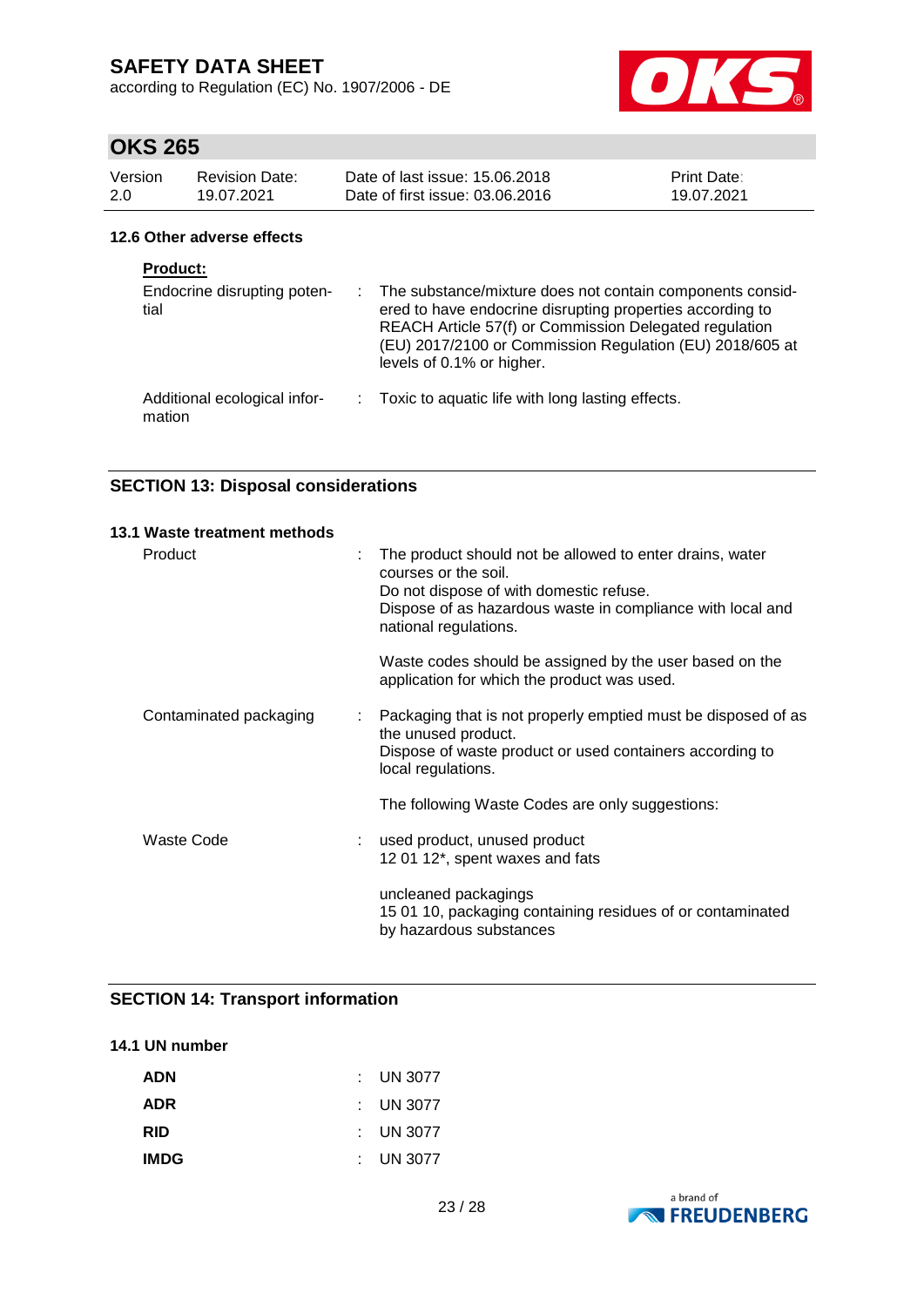according to Regulation (EC) No. 1907/2006 - DE



| Version<br>2.0 | ,,,,,,,,,          | <b>Revision Date:</b><br>19.07.2021                               |   | Date of last issue: 15.06.2018<br>Date of first issue: 03.06.2016               | Print Date:<br>19.07.2021                   |
|----------------|--------------------|-------------------------------------------------------------------|---|---------------------------------------------------------------------------------|---------------------------------------------|
|                | <b>IATA</b>        |                                                                   | ÷ | <b>UN 3077</b>                                                                  |                                             |
|                |                    | 14.2 UN proper shipping name                                      |   |                                                                                 |                                             |
|                | <b>ADN</b>         |                                                                   | ÷ | N.O.S.<br>(dizinc pyrophosphate)                                                | ENVIRONMENTALLY HAZARDOUS SUBSTANCE, SOLID, |
|                | <b>ADR</b>         |                                                                   |   | N.O.S.<br>(dizinc pyrophosphate)                                                | ENVIRONMENTALLY HAZARDOUS SUBSTANCE, SOLID, |
|                | <b>RID</b>         |                                                                   | ÷ | ENVIRONMENTALLY HAZARDOUS SUBSTANCE, SOLID,<br>N.O.S.<br>(dizinc pyrophosphate) |                                             |
|                | <b>IMDG</b>        |                                                                   |   | N.O.S.<br>(dizinc pyrophosphate)                                                | ENVIRONMENTALLY HAZARDOUS SUBSTANCE, SOLID, |
|                | <b>IATA</b>        |                                                                   |   | Environmentally hazardous substance, solid, n.o.s.<br>(dizinc pyrophosphate)    |                                             |
|                |                    | 14.3 Transport hazard class(es)                                   |   |                                                                                 |                                             |
|                | <b>ADN</b>         |                                                                   |   | 9                                                                               |                                             |
|                | <b>ADR</b>         |                                                                   |   | 9                                                                               |                                             |
|                | <b>RID</b>         |                                                                   |   | 9                                                                               |                                             |
|                | <b>IMDG</b>        |                                                                   |   | 9                                                                               |                                             |
|                | <b>IATA</b>        |                                                                   |   | 9                                                                               |                                             |
|                |                    | 14.4 Packing group                                                |   |                                                                                 |                                             |
|                | <b>ADN</b>         |                                                                   |   |                                                                                 |                                             |
|                |                    | Packing group                                                     |   | Ш                                                                               |                                             |
|                |                    | <b>Classification Code</b><br><b>Hazard Identification Number</b> |   | M7<br>90                                                                        |                                             |
|                | Labels             |                                                                   |   | 9                                                                               |                                             |
|                | <b>ADR</b>         |                                                                   |   |                                                                                 |                                             |
|                |                    | Packing group<br><b>Classification Code</b>                       |   | Ш<br>M7                                                                         |                                             |
|                |                    | <b>Hazard Identification Number</b>                               |   | 90                                                                              |                                             |
|                | Labels             |                                                                   |   | 9                                                                               |                                             |
|                | <b>RID</b>         | Packing group                                                     |   | Ш                                                                               |                                             |
|                |                    | <b>Classification Code</b>                                        |   | M7                                                                              |                                             |
|                | Labels             | <b>Hazard Identification Number</b>                               |   | 90<br>9                                                                         |                                             |
|                | <b>IMDG</b>        |                                                                   |   |                                                                                 |                                             |
|                |                    | Packing group                                                     |   | Ш                                                                               |                                             |
|                | Labels<br>EmS Code |                                                                   |   | 9<br>F-A, S-F                                                                   |                                             |
|                |                    |                                                                   |   |                                                                                 |                                             |

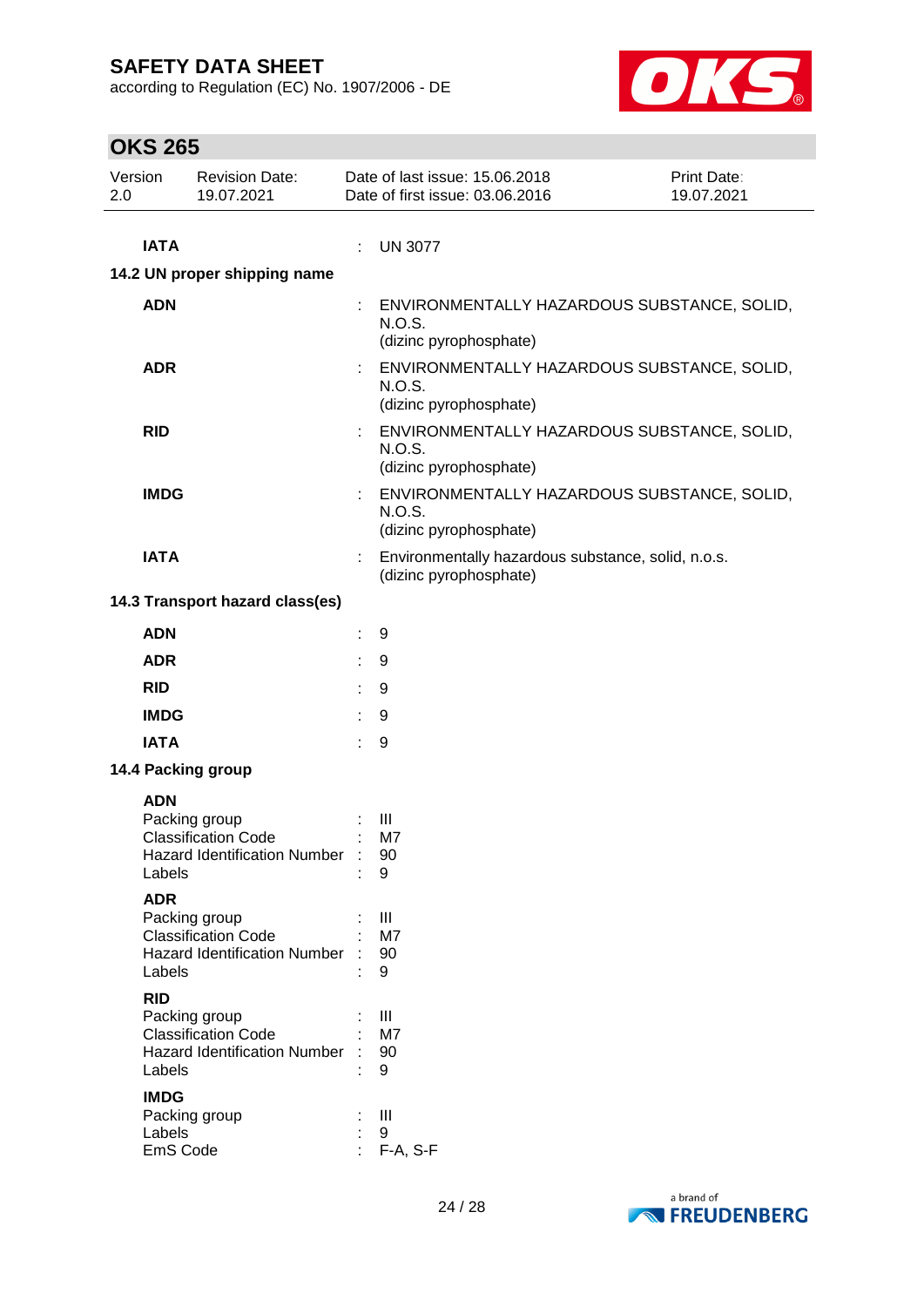according to Regulation (EC) No. 1907/2006 - DE



## **OKS 265**

| Version<br>2.0                    | <b>Revision Date:</b><br>19.07.2021                                                                                             | Date of last issue: 15.06.2018<br>Date of first issue: 03.06.2016 | <b>Print Date:</b><br>19.07.2021 |  |  |  |
|-----------------------------------|---------------------------------------------------------------------------------------------------------------------------------|-------------------------------------------------------------------|----------------------------------|--|--|--|
|                                   | <b>IATA (Cargo)</b><br>Packing instruction (cargo<br>aircraft)<br>Packing instruction (LQ)<br>Packing group<br>Labels           | 956<br>Y956<br>$\mathbf{III}$<br>Miscellaneous                    |                                  |  |  |  |
|                                   | <b>IATA (Passenger)</b><br>Packing instruction (passen-<br>ger aircraft)<br>Packing instruction (LQ)<br>Packing group<br>Labels | 956<br>Y956<br>III<br>Miscellaneous                               |                                  |  |  |  |
| <b>14.5 Environmental hazards</b> |                                                                                                                                 |                                                                   |                                  |  |  |  |
|                                   | <b>ADN</b><br>Environmentally hazardous<br><b>ADR</b>                                                                           | yes                                                               |                                  |  |  |  |
|                                   | Environmentally hazardous<br><b>RID</b><br>Environmentally hazardous                                                            | yes<br>yes                                                        |                                  |  |  |  |
|                                   | <b>IMDG</b><br>Marine pollutant                                                                                                 | yes                                                               |                                  |  |  |  |
|                                   | <b>IATA (Passenger)</b><br>Environmentally hazardous                                                                            | yes                                                               |                                  |  |  |  |
|                                   | <b>IATA (Cargo)</b><br><b>Environmentally hazardous</b>                                                                         | yes                                                               |                                  |  |  |  |
|                                   | 14.6 Special precautions for user                                                                                               |                                                                   |                                  |  |  |  |
|                                   | The transport classification(s) provided herein are for informational purposes only, and solely                                 |                                                                   |                                  |  |  |  |

based upon the properties of the unpackaged material as it is described within this Safety Data Sheet. Transportation classifications may vary by mode of transportation, package sizes, and variations in regional or country regulations.

### **14.7 Transport in bulk according to Annex II of Marpol and the IBC Code**

| Remarks |  | Not applicable for product as supplied. |
|---------|--|-----------------------------------------|
|         |  |                                         |

#### **SECTION 15: Regulatory information**

#### **15.1 Safety, health and environmental regulations/legislation specific for the substance or mixture**

| REACH - Candidate List of Substances of Very High<br>Concern for Authorisation (Article 59). | : This product does not contain sub-<br>stances of very high concern (Regu-<br>lation (EC) No 1907/2006 (REACH),<br>Article 57). |
|----------------------------------------------------------------------------------------------|----------------------------------------------------------------------------------------------------------------------------------|
| REACH - List of substances subject to authorisation<br>(Annex XIV)                           | Not applicable                                                                                                                   |
| Regulation (EC) No 1005/2009 on substances that de-                                          | Not applicable                                                                                                                   |
|                                                                                              | a brand of                                                                                                                       |

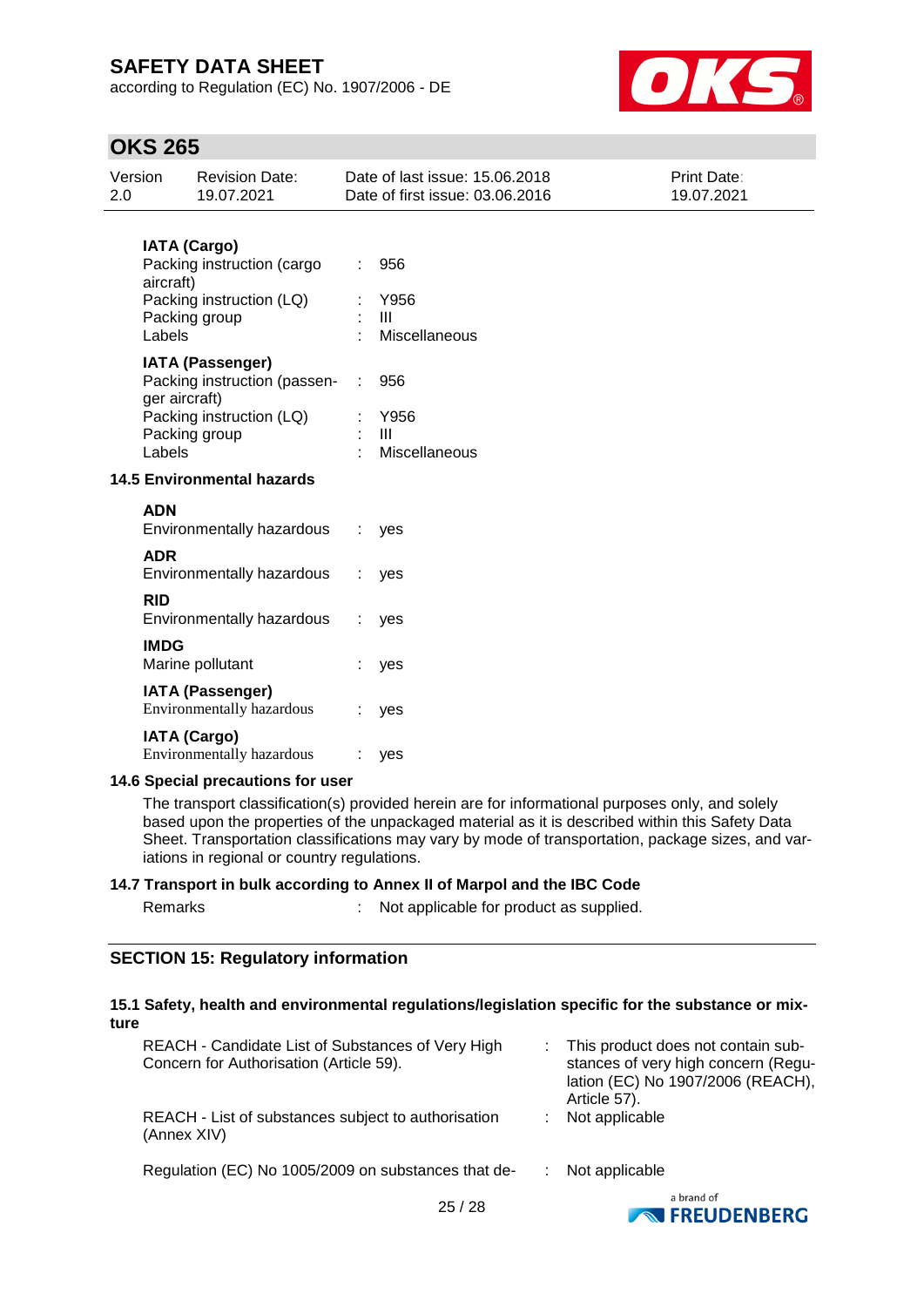according to Regulation (EC) No. 1907/2006 - DE



| <b>OKS 265</b> |
|----------------|
|----------------|

| 2.0 | Version                                                                                                                                | <b>Revision Date:</b><br>19.07.2021                                                                                                                  |    | Date of last issue: 15.06.2018<br>Date of first issue: 03.06.2016                                                                               |    | Print Date:<br>19.07.2021                                                                                         |  |  |
|-----|----------------------------------------------------------------------------------------------------------------------------------------|------------------------------------------------------------------------------------------------------------------------------------------------------|----|-------------------------------------------------------------------------------------------------------------------------------------------------|----|-------------------------------------------------------------------------------------------------------------------|--|--|
|     | plete the ozone layer                                                                                                                  |                                                                                                                                                      |    |                                                                                                                                                 |    |                                                                                                                   |  |  |
|     | tants (recast)                                                                                                                         |                                                                                                                                                      |    | Regulation (EU) 2019/1021 on persistent organic pollu-                                                                                          | ÷  | Not applicable                                                                                                    |  |  |
|     | Regulation (EC) No 649/2012 of the European Parlia-<br>ment and the Council concerning the export and import<br>of dangerous chemicals |                                                                                                                                                      |    |                                                                                                                                                 |    | Not applicable                                                                                                    |  |  |
|     |                                                                                                                                        | REACH - Restrictions on the manufacture, placing on<br>the market and use of certain dangerous substances,<br>preparations and articles (Annex XVII) |    |                                                                                                                                                 | ÷. | Not applicable                                                                                                    |  |  |
|     | E <sub>2</sub>                                                                                                                         |                                                                                                                                                      |    | major-accident hazards involving dangerous substances.<br><b>ENVIRONMENTAL</b><br><b>HAZARDS</b>                                                |    | Seveso III: Directive 2012/18/EU of the European Parliament and of the Council on the control of                  |  |  |
|     | (Germany)                                                                                                                              | Water contaminating class                                                                                                                            | t. | WGK 2 obviously hazardous to water<br>Classification according to AwSV, Annex 1 (5.2)                                                           |    |                                                                                                                   |  |  |
|     |                                                                                                                                        | TA Luft List (Germany)                                                                                                                               |    | Total dust:<br>others: 29,52 %                                                                                                                  |    |                                                                                                                   |  |  |
|     |                                                                                                                                        |                                                                                                                                                      |    | Inorganic substances in powdered form:<br>Not applicable<br>Not applicable<br>Organic Substances:<br>portion Class 1: 1,14 %<br>others: 69,34 % |    | Inorganic substances in vapour or gaseous form:                                                                   |  |  |
|     |                                                                                                                                        |                                                                                                                                                      |    | Carcinogenic substances:<br>Not applicable<br>Mutagenic:<br>Not applicable<br>Toxic to reproduction:<br>Not applicable                          |    |                                                                                                                   |  |  |
|     |                                                                                                                                        | Volatile organic compounds                                                                                                                           |    | Not applicable                                                                                                                                  |    | Directive 2010/75/EU of 24 November 2010 on industrial<br>emissions (integrated pollution prevention and control) |  |  |

### **15.2 Chemical safety assessment**

This information is not available.

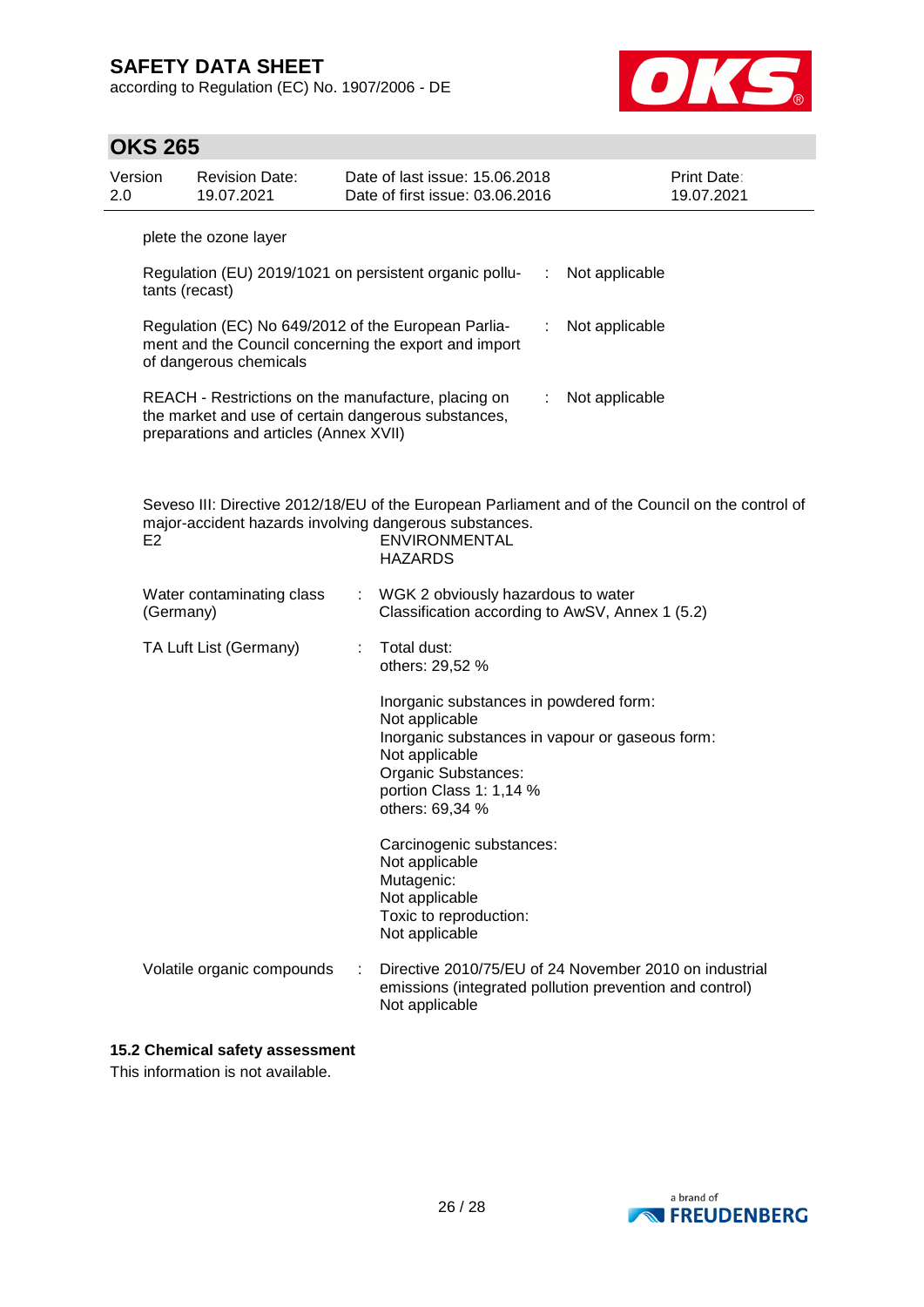according to Regulation (EC) No. 1907/2006 - DE



## **OKS 265**

| Version | <b>Revision Date:</b> | Date of last issue: 15,06,2018  | Print Date: |
|---------|-----------------------|---------------------------------|-------------|
| 2.0     | 19.07.2021            | Date of first issue: 03.06.2016 | 19.07.2021  |

### **SECTION 16: Other information**

 $F = H \times T \times T$ 

| <b>FULL LEXT OF H-STATEMENTS</b> |                                                         |
|----------------------------------|---------------------------------------------------------|
| H <sub>315</sub>                 | : Causes skin irritation.                               |
| H318                             | : Causes serious eye damage.                            |
| H335                             | : May cause respiratory irritation.                     |
| H400                             | $\therefore$ Very toxic to aquatic life.                |
| H410                             | : Very toxic to aquatic life with long lasting effects. |
|                                  |                                                         |

#### **Full text of other abbreviations**

| 2017/164/EU        | Europe. Commission Directive 2017/164/EU establishing a<br>fourth list of indicative occupational exposure limit values |
|--------------------|-------------------------------------------------------------------------------------------------------------------------|
| DE TRGS 900        | : Germany. TRGS 900 - Occupational exposure limit values.                                                               |
| 2017/164/EU / STEL | : Short term exposure limit                                                                                             |
| 2017/164/EU / TWA  | : Limit Value - eight hours                                                                                             |
| DE TRGS 900 / AGW  | : Time Weighted Average                                                                                                 |

ADN - European Agreement concerning the International Carriage of Dangerous Goods by Inland Waterways; ADR - European Agreement concerning the International Carriage of Dangerous Goods by Road; AIIC - Australian Inventory of Industrial Chemicals; ASTM - American Society for the Testing of Materials; bw - Body weight; CLP - Classification Labelling Packaging Regulation; Regulation (EC) No 1272/2008; CMR - Carcinogen, Mutagen or Reproductive Toxicant; DIN - Standard of the German Institute for Standardisation; DSL - Domestic Substances List (Canada); ECHA - European Chemicals Agency; EC-Number - European Community number; ECx - Concentration associated with x% response; ELx - Loading rate associated with x% response; EmS - Emergency Schedule; ENCS - Existing and New Chemical Substances (Japan); ErCx - Concentration associated with x% growth rate response; GHS - Globally Harmonized System; GLP - Good Laboratory Practice; IARC - International Agency for Research on Cancer; IATA - International Air Transport Association; IBC - International Code for the Construction and Equipment of Ships carrying Dangerous Chemicals in Bulk; IC50 - Half maximal inhibitory concentration; ICAO - International Civil Aviation Organization; IECSC - Inventory of Existing Chemical Substances in China; IMDG - International Maritime Dangerous Goods; IMO - International Maritime Organization; ISHL - Industrial Safety and Health Law (Japan); ISO - International Organisation for Standardization; KECI - Korea Existing Chemicals Inventory; LC50 - Lethal Concentration to 50 % of a test population; LD50 - Lethal Dose to 50% of a test population (Median Lethal Dose); MARPOL - International Convention for the Prevention of Pollution from Ships; n.o.s. - Not Otherwise Specified; NO(A)EC - No Observed (Adverse) Effect Concentration; NO(A)EL - No Observed (Adverse) Effect Level; NOELR - No Observable Effect Loading Rate; NZIoC - New Zealand Inventory of Chemicals; OECD - Organization for Economic Co-operation and Development; OPPTS - Office of Chemical Safety and Pollution Prevention; PBT - Persistent, Bioaccumulative and Toxic substance; PICCS - Philippines Inventory of Chemicals and Chemical Substances; (Q)SAR - (Quantitative) Structure Activity Relationship; REACH - Regulation (EC) No 1907/2006 of the European Parliament and of the Council concerning the Registration, Evaluation, Authorisation and Restriction of Chemicals; RID - Regulations concerning the International Carriage of Dangerous Goods by Rail; SADT - Self-Accelerating Decomposition Temperature; SDS - Safety Data Sheet; SVHC - Substance of Very High Concern; TCSI - Taiwan Chemical Substance Inventory; TRGS -